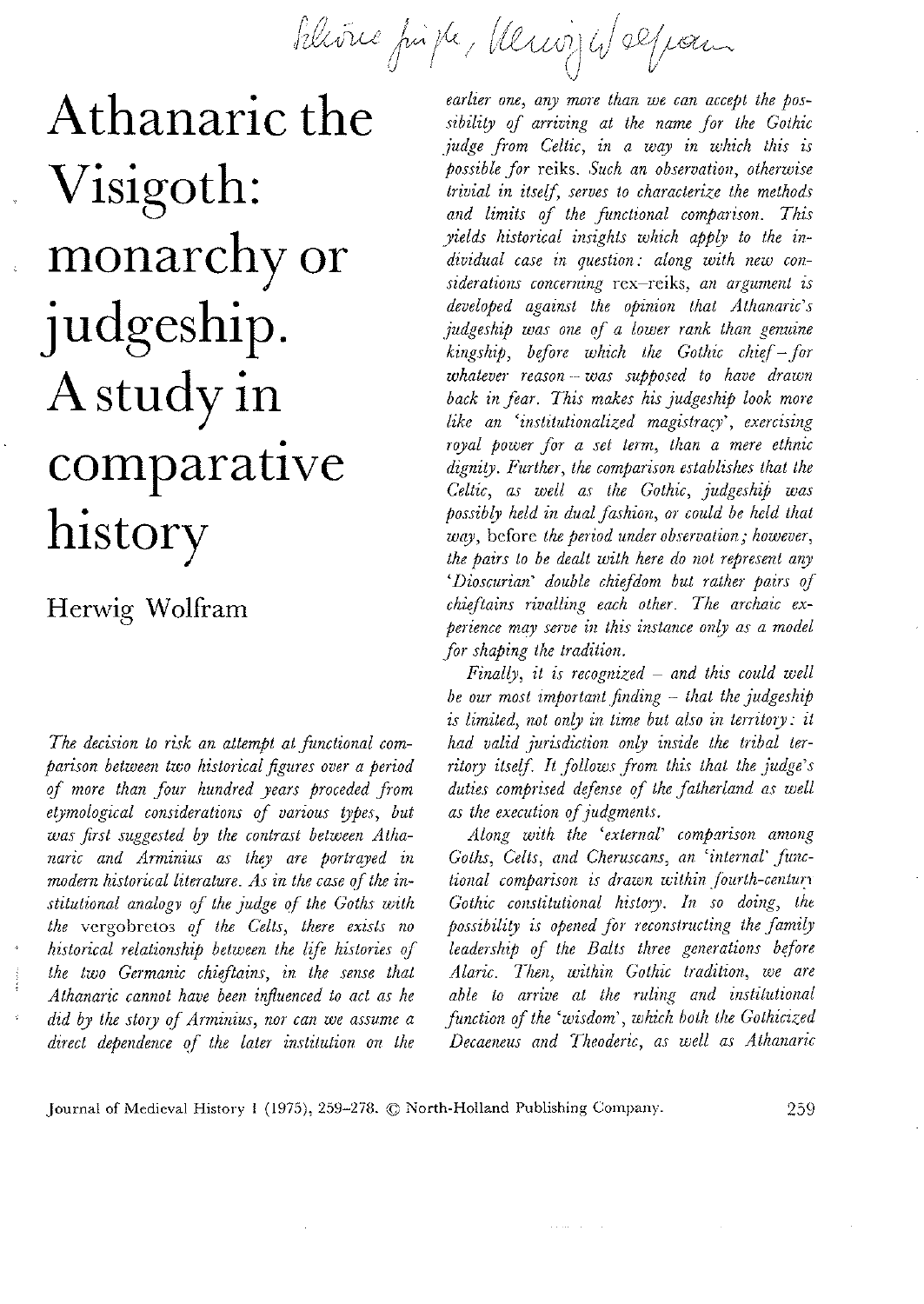himself and his predecessors, exercised. This was followed by the development of the Gothic judgeship as the 'central' institution of a changing and constantly dividing aristocratic society. Particularly in view of this, it would seem appropriate to raise the possibility that the method of functional comparison could be used to overcome the isolation of historical motives, acts, and institutions, and thereby permit us to penetrate further into an area where history establishes contact with social sciences dealing with the present and oriented towards the future. Here it will be necessary to ask questions about general phenomena which only recently were described and analyzed as 'prototypes' (Graus 1971:38-44).

There are two different Origines Gothicae, written from quite different points of view. However, both revere Athanaric the Visigoth as their hero. In 625 Isidore of Seville composed his Visigothic history, placing its origin in 369, at which time in distant Dacia a certain King Athanaric founded the kingdom of the Goths, which thereafter flourished in Spain (Mommsen 1894a:269, 293).<sup>1</sup> On the other hand, Cassiodorus' Gothic history, which is preserved only in its revision by Jordanes, describes how a King Berig brought his people from Scandinavia to the mouth of the Vistula (Mommsen 1882:60, 82). Cassiodorus combined Gothic folkways with ancient ethnography and chronography and was able to date the founding of the Italian kingdom's predecessor state exactly in the year 1490 B.C. (Mommsen 1882:xx-i). Although Berig signifies little more than the name of a mythical founding king, in Athanaric we are dealing with a primarily historical figure. It is true that Gothic tradition suppressed the currently familiar division into Visigothic and Ostrogothic history (Wenskus 1961:474-5)

so that it is possible for Athanaric both to be the Visigothic founding king and to take his place in the succession of Ostrogothic kings. The historian, to be sure, must make the necessary distinctions; at the same time, he can give impressive substance to the historical significance of that Gothic chieftain (Schmidt 1941:418).

Athanaric was a Visigoth or rather Terving;<sup>2</sup> in spite of this, Heinrich Sybel wanted to begin the totality of Gothic constitutional history with him (1881:178). Dietrich Claude, the most recent writer to take a stand on this subject, sees him as the first representative of Gothic institutions "about whom we find out more than his name" (1971:11). In any case, Athanaric fascinated ancient authors to such an extent that they not only reported his activities but also provided motives for them (Düwel 1973:464). Among them are contemporaries who must have known the Goth personally,<sup>3</sup> and there are also sources telling of those who suffered martyrdom under him (Jones 1971:121). The Ostrogothic Origo cites him in a direct statement as the first Gothic king (Mommsen 1882:95).

Up to the present, historiography has shown a tendency to compare Athanaric with Arminius, the Cheruscan (Thompson 1966: 46-7; Schmidt 1941:245; Sybel 1881:179). The Cherusci lived on either side of the middle Weser and extended eastwards as far as the Elbe.

In A.D. 6, then, the Cherusci chose as their military leader a young man aged twenty-six named Arminius. the son of Sigimer, one of their leading men. For some years (probably A.D. 4-6) Arminius had commanded a company of German auxiliaries in the Roman army with such distinction that the Romans had given him their citizenship, the rank of knight, and perhaps even the name Arminius. But it was under his leadership in A.D. 9 that the Cherusci destroyed the three legions of Quintilius Varus and thus freed western Germany from direct Roman domination. Now, not

للمالي البرازي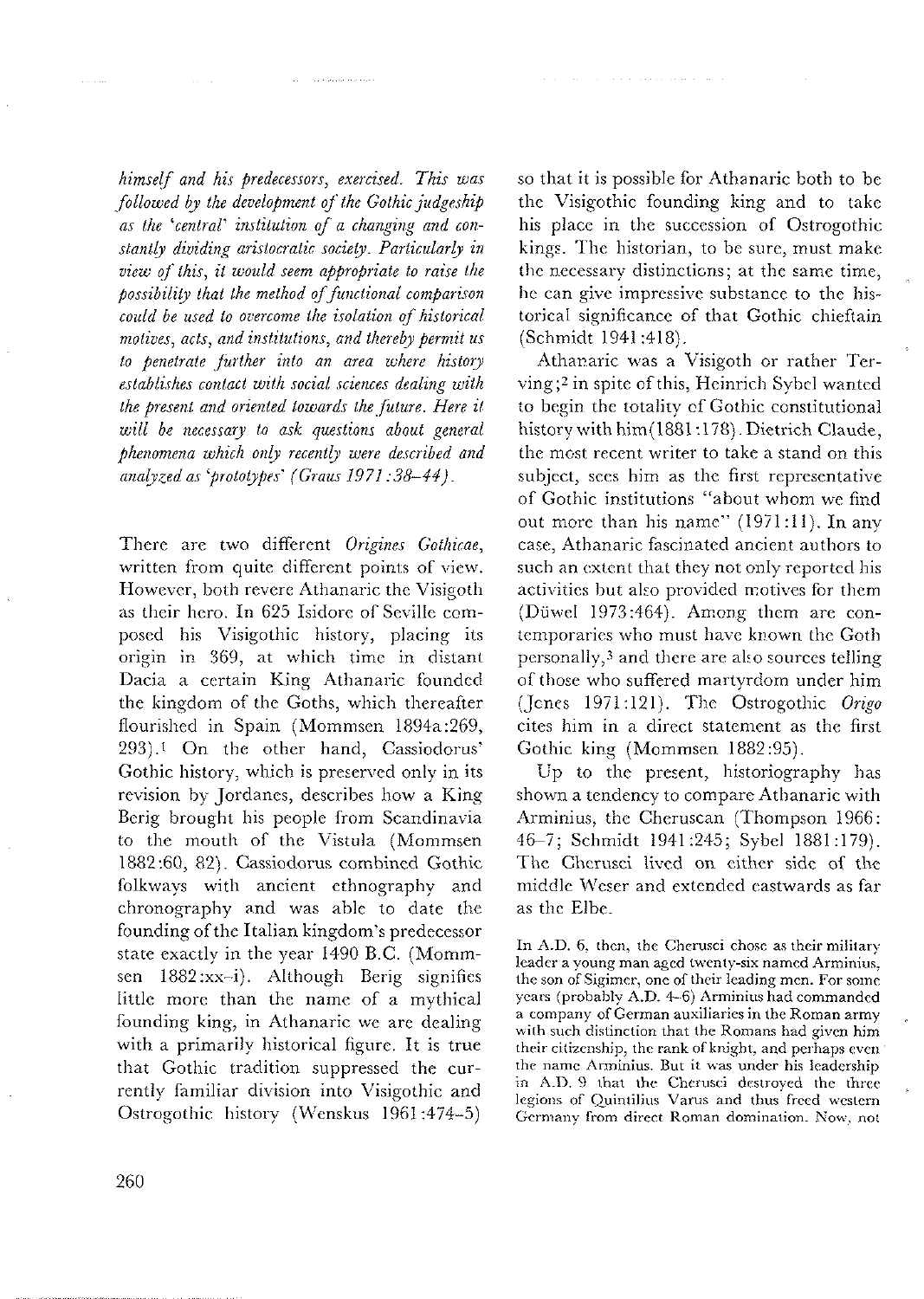all the Cherusci regarded the expulsion of the Romans with unmixed delight, Arminius' father-in-law Segestes had also been presented with Roman citizenship by Augustus when the Romans still occupied Germany; and he proved himself to be a man of outstanding loyalty to the imperial government. From the very beginning he had been opposed to Arminius' plans for a revolt. (Thompson 1965:72-3).

When the Romans withdrew to the Rhine in consequence of the disaster to Varus' legions they had hopes that the Cherusci were beginning to split into two hostile factions grouped around Arminius and Segestes....At length in A.D. 15 Arminius, supported by the mass of the Cherusci, laid siege to Segestes. The latter had isolated himself from the people and was supported only by his kindred and his retinue, who however amounted to a strong force....During the siege he appealed for help against his own people to Germanicus who was now operating in Germany and was in fact on his way home after devastating the lands of the Chatti. Germanicus welcomed the opportunity. He attacked the besiegers, rescued Segestes and the throng of his kindred and retinue, and allowed them to live inside the Roman frontier (Thompson 1965:79-80).

"In A.D. 17 Arminius was the champion of tribal liberties among other peoples besides the Cherusci" against Maroboduus, the king of the Marcomanni, but his military efforts were nullified when a large body of his own people went over to the enemy (Thompson 1965:32-3). His attempts to establish some kind of kingship with the Cherusci were interrupted when Arminius was killed by his own kinsmen in A.D. 19 (Wolfram 1970:7).

The comparison between Athanaric and Arminius rests, to be sure, on a set of presuppositions and assumed connections in approaching the Germanic tribes in common premisses which should not be taken for granted, especially between East and West Germanic tribes (Wenskus 1961:469-71). Nor does it take into account the more than 350 years which separate Arminius from Athanaric. In spite of this separation in space and time, however, a *functional* comparison between the two seems justified and may well

المحاملات والمتحدث والمحاملات المحاملين

be methodologically heuristic. It is also true that such a method of examination - setting off biographies with each other in pairs, in the manner of an East-West Germanic Plutarch with B101 Παραλληλοι-can have a real point only if other possibilities are considered, too. There are, for example, Celtic and Getish-Thracian analogies; the latter, moreover, furnished Gothic history with certain underlying patterns of thought (Sybel  $1881:196-7$ .

Arminius and Athanaric are similar in a number of ways.

 $(1)$  Institutionally. They were named for a fixed time as commanders of a tribal organization in battle against the Romans and their allies, and at the same time they were chiefs from the royal family (stirps regia,  $\beta$ ασιλειον γενος) of a people who had abandoned their king  $-$  of the type having sacred functions  $-$  (thiudans) generations earlier. Except during periods of an external or internal threat, the ruling force consisted of plural numbers of aristocrats - princes or minor kings (principes, reguli, reiks, βασιλισκοι, αρχοντες, μεγιστανες), who certainly in the case of the Cherusci, and possibly among the Visigoths, were interrelated.<sup>4</sup>

(2) Structurally. Athanaric and Arminius represent the conservative and thus anti-Roman, but also anti-aristocratic, tribal traditions, since the people (gens) and its ruling class (nobiles, μεγιστανες) appear split in periods of internal crisis (Thompson 1965: 72-88; 1966:49-55, 98-102).

(3) Individually. Both experience a similar fate, not without elements of tragedy, in that their downfall or failure is brought about by their own tribal comrades and relatives.<sup>5</sup>

The story of the judgeship of Athanaric can best be traced from his death backwards in

where a similar is a state  $\mathcal{O}(1)$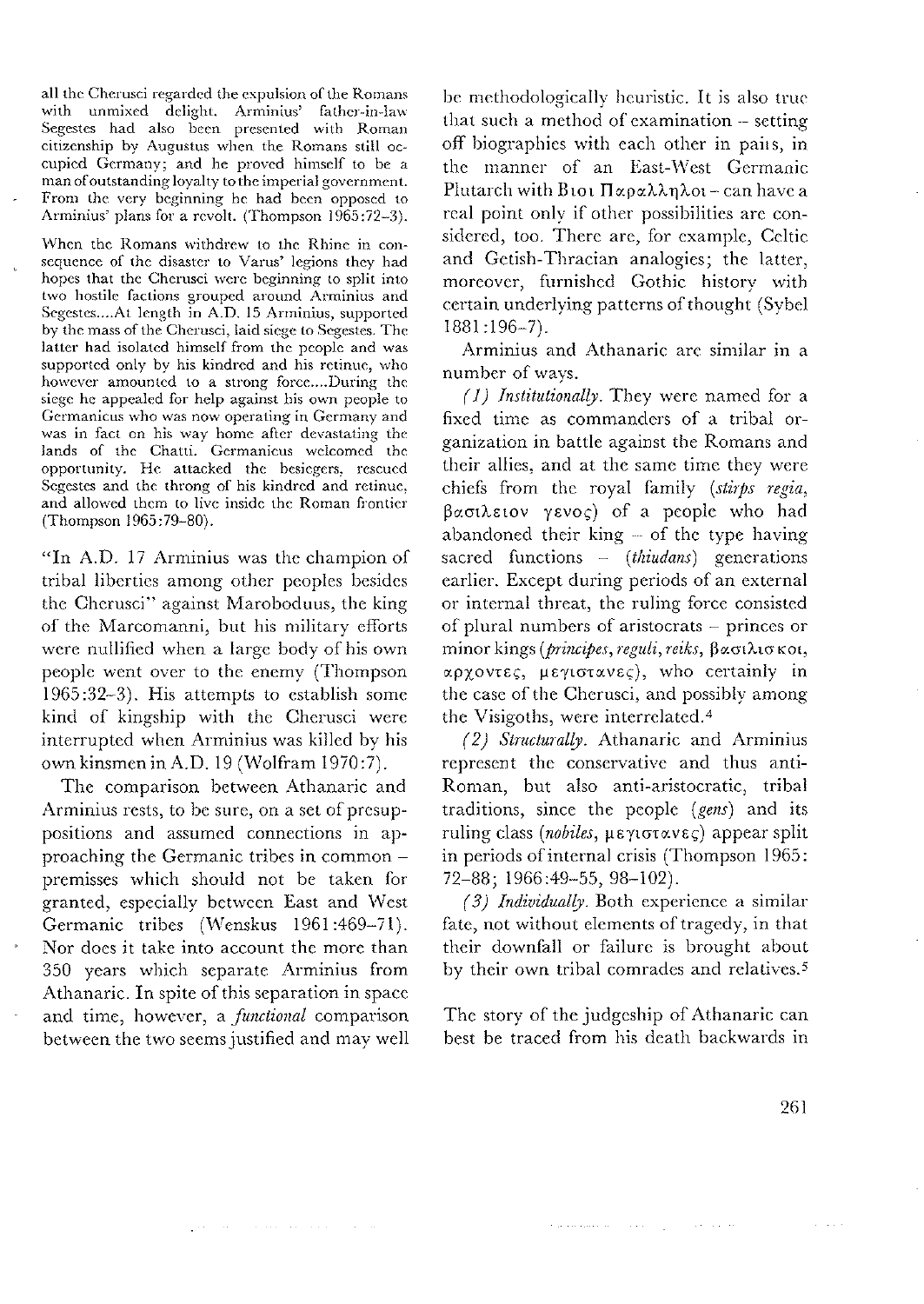time, since only knowledge of the place of that event and Roman commentaries on it make a proper ordering of earlier events possible. On 11 January 381 Athanaric was magnificently received by Emperor Theodosius in Constantinople. Only two weeks later the Gothic chief died - unexpectedly, it would seem  $-$  on 25 January. His funeral rites, even more than his royal reception, scrved to emphasize the importance of the recently deceased, as well as to demonstrate imperial power and glory. This honor was designed to reflect the Gothic policy of Theodosius, one which recalled the conciliatory efforts of the early 370s, and it did not fail to make its point (Schmidt 1941:418; Straub 1972:201-6). The event reveals two important facts: first, Athanaric had come to Constantinople with his following as a refugee  $(\iota \kappa \varepsilon \tau \eta \varsigma)$ ; in fact he was fleeing from the Goths and possibly from his own relatives.<sup>6</sup> Secondly, Athanaric's father must have been in Constantinople previously and played a role of some importance there for we find that Constantine the Great had erected in honor of that Gothic chief, whose name is not recorded, a statue which still stood in the outer chambers of the Curia building (βουλευτηριον) in Constantinople (Themistios, Oratio 15. 191 A). Thus Athanaric's father had been in Constantinople before 337, the year of that emperor's death, and probably after 332, for it was in that year that peace was formally achieved between the Empire and the Visigoths. After difficult and costly defensive wars, this tribal band had finally succeeded in preserving its status as Roman ally (foederati) on favorable terms. In return for an annual monetary payment, the Visigoths provided a certain number of auxiliary troops; they were also permitted to re-open the trade, so essential to their

existence, with their Roman neighbors on the Danube (Vetters 1950:23).7

As early as 328, Constantine had the river spanned by the famous stone bridge near the present Romanian village of Celeiu, thereby concentrating the Roman-Gothic border trade at that point, as has been confirmed by the number and types of coins found there (Vetters 1950:22). The emperor put on a triumph in Constantinople and celebrated a victory which deterred the Visigoths for about a generation from large-scale ventures against the Empire (Vetters 1950:25-7). This military defeat of the Goths and the emperor's intention of concluding a conciliatory peace agreement with them created the atmosphere attested to in a quite general way by the custom of honoring Gothic princes (Patsch 1928:32). At any rate, the conflicts which repeatedly caused bloodshed between the Visigoths and Constantine's troops before 332 can provide no explanation for the erection of the above-mentioned statue, unless it was to commemorate a renegade (Patsch 1928:13-33). Athanaric's father can hardly be imagined in such a role. To demonstrate this, there is no reason to take the behavior of the son and attribute it to the father - a way of proceeding which is always problematic. Instead, we have positive evidence from Ammianus Marcellinus (27.5.9) of the enduring anti-Roman stance of Athanaric's father, whose orders, together with a fearful vow, were intended to prevent his son from ever treading Roman soil. At first glance, this story may recall the oath which Hamilcar Barca had his son, Hannibal, swear, in order to obligate him to eternal hatred of the Romans (Lenschau 1912:2323).

A closer comparison of motives behind the two oaths, however, reveals their not inconsiderable differences - not to mention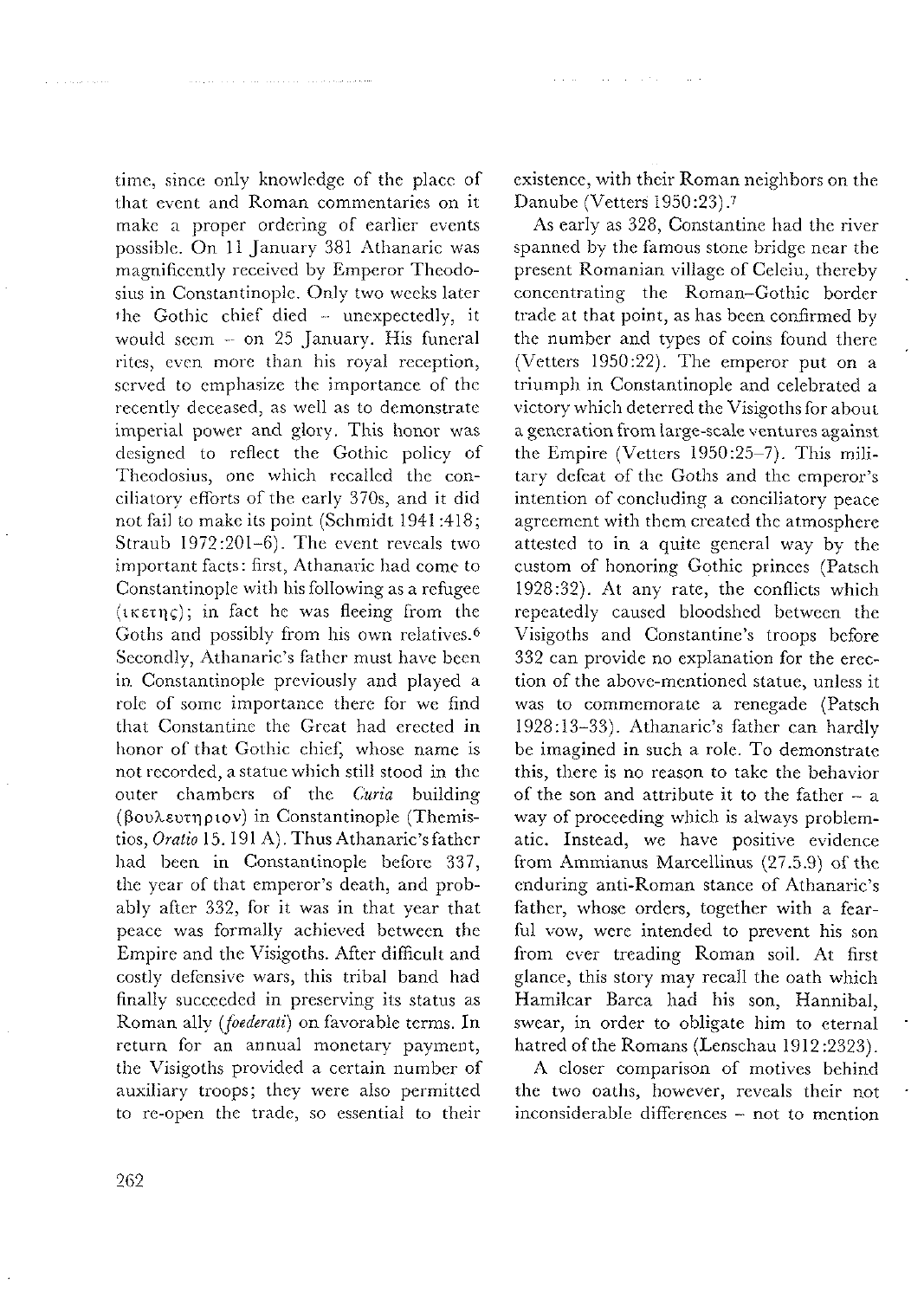

Figure 1. Gothic (?) imitation of a Valens medallion mounted as jewellery (see Wolfram 1967:37-8 and n. 25, 28). Treasure of Szilágy-Somlyó (Simleul Silvaniei), Romania, about 400 A.D.

their dissimilarities of content. Ammianus Marcellinus, however, did not claim that Athanaric was made to swear to his father never to enter the Roman Empire - and thus to make a vow to him which he later broke at the end of his life. Instead, we read that the Gothic chief was bound by an especially severe oath and that a paternal order had forbidden him to set foot on Roman soil. It was for this reason that he declined in 369 to go to meet Valens on Roman territory. His refusal was accepted, with the result that the peace was concluded on a boat anchored in the middle of the Danube. Only a few lines after telling us this fact, Ammianus (27.5.9)

reports the reception and death of Athanaric in Constantinople as if it were a matter of course: he observes no contradiction between the way the subject of his history was acting in 369 and in 381.

The sources do not record the name of Athanaric's father, and all efforts to discover it must remain mere hypotheses. Some of the earlier conjectures had no evidence whatsoever behind them, but the possibility recently suggested by Reinhard Wenskus (1973a: 13–4) appears to be a rather likely one, since it can be supported: a good Latin source reports that the Goth Ariaric was forced to give his son as a hostage, in order to confirm the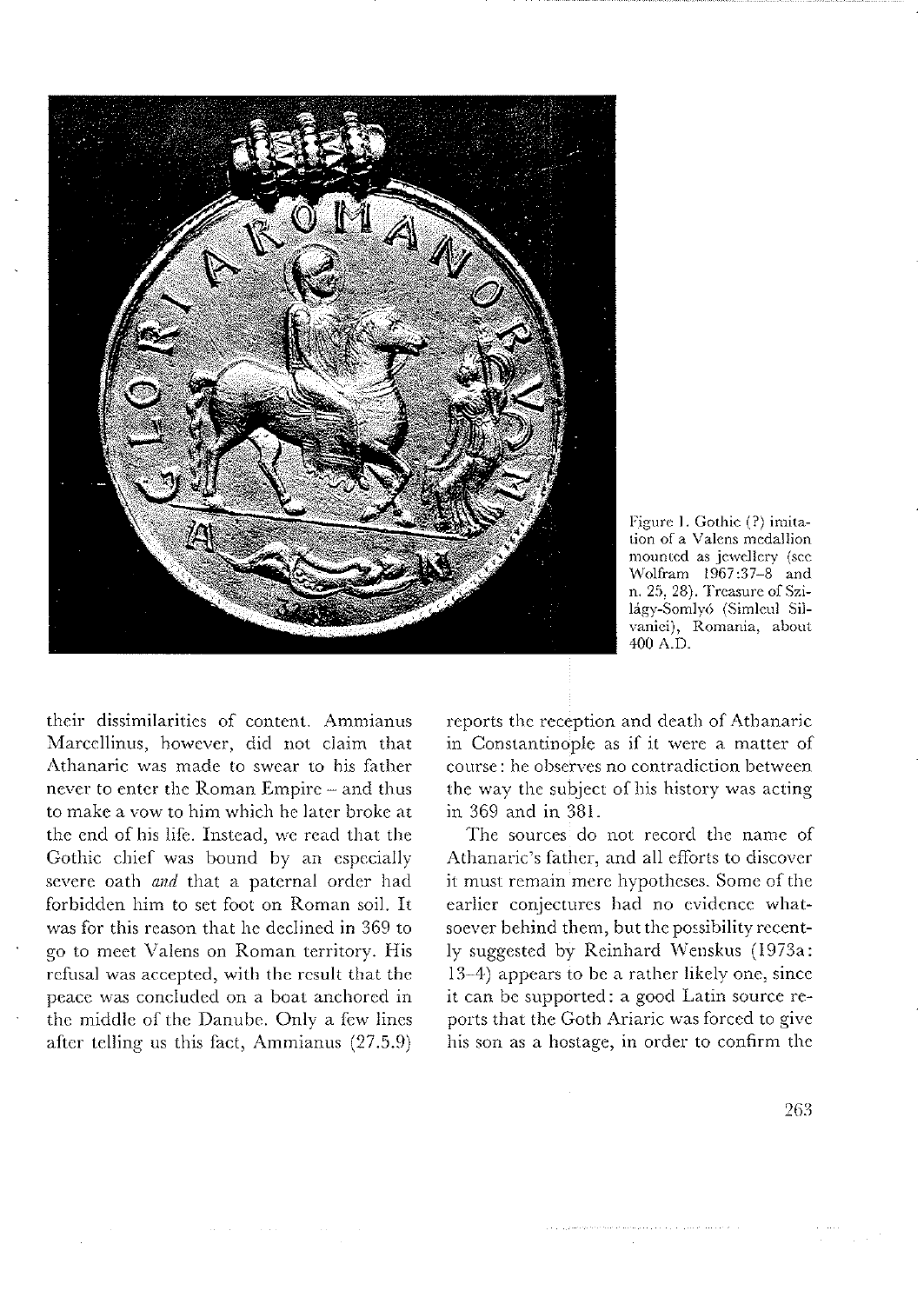treaty (foedus) of 332. Ariaric is here designated as king (rex) (Mommsen 1892a:10). Whatever that word may signify in this context, it is acceptable evidence that Ariaric was the most eminent Goth of his time. He may actually have been the supreme commander in the defensive war against the Romans. The Ostrogothic Origo, however, refers to a Gothic double kingship at this time under Ariaric and Aoric (Mommsen 1882: 67). In doing so, it alludes to a governmental form which much Indo-European evidence confirms as having been both ancient and widespread (Birkhan 1970:207-10; Much 1967:480-92; Wenskus 1961:321-2). The Visigothic usage of the fourth century, however, may well have taken the archaic dual rulership only as a traditional, tribal model. In spite of a series of known pairs of leaders, the older arrangement appears to have been sacrificed to a new political reality, namely a hierarchy of aristocratic families with a monarchical leader - but one with a stipulated term of office  $-$  at the summit. References to Athanaric and Fritigern, Alaviv and Fritigern, Eriulf and Fravitta, Winguric and 'another chief', do not involve common leaders of a single group but rather 'pairs of opposites' in both a political and territorial sense.8 In other words, the two figures elevated to leadership consist either of exponents of inimical political views, as Athanaric and Fritigern, or of leaders of allied bands, like Alaviv and Fritigern. There is also evidence that the functions of Athanaric and Fritigern corresponded to territorial jurisdictions and were thus separated in space from each other (Klein 1960: 46).9 Apart from this, Ammianus Marcellinus makes it clear that he does not view Alaviv and Fritigern as dual leaders of a single governmental unit. The impression is con-

a Karangana

veyed elsewhere, too, that they were not even of equal rank. As long as Alaviv is in evidence, Fritigern appears to be merely one of his associates. Only when Alaviv disappears does Fritigern emerge as chief; even then, he must still heed the wishes of other Gothic leaders as before (31.4.1 and 8.5.5). Other pairs, such as Sueridus and Colias (Vetters 1954-57), or the Ostrogothic Alatheus and Safrax, may be described essentially in accordance with the two principles of functional selection (Mommsen 1882:93), although it is possible that still other roles and tasks came their way (Wenskus 1961:478-81).

Fitting the two Gothic chiefs Ariaric and Aoric into the designated groups of two nonetheless causes some difficulty. The way their names correspond to each other in alliteration and rhythm would appear to draw them into the area of such 'Dioscurian' pairs as Ambri and Assi, Rapt and Raus, Ebbo and Aggo, Hengist and Horsa, or Ibor and Aio. These are good representatives of the archaic double kingdom form which was particularly favored among the Vandal neighbors of the Goths. Of course, the equivalence of Ariaric and Aoric to a 'Dioscurian' group does not quite check out, for their names are the correct names of historically documented persons, while in the other cases it is hardly a matter of individual names at all but rather in most cases of ancient appellations of tribal functions and historical events (Birkhan 1970:207-10; Courtois 1964:390-2). In contrast to these, the names Ariaric and Aoric, apart from their alliteration and rhythm, also follow the principle of variation whereby a family relationship is expressed and frequently, when in such emphatic form think, for example of Heribrand, Hildebrand and Hadubrand  $-$  it is that of grandfather, father and son. It is also worth noting that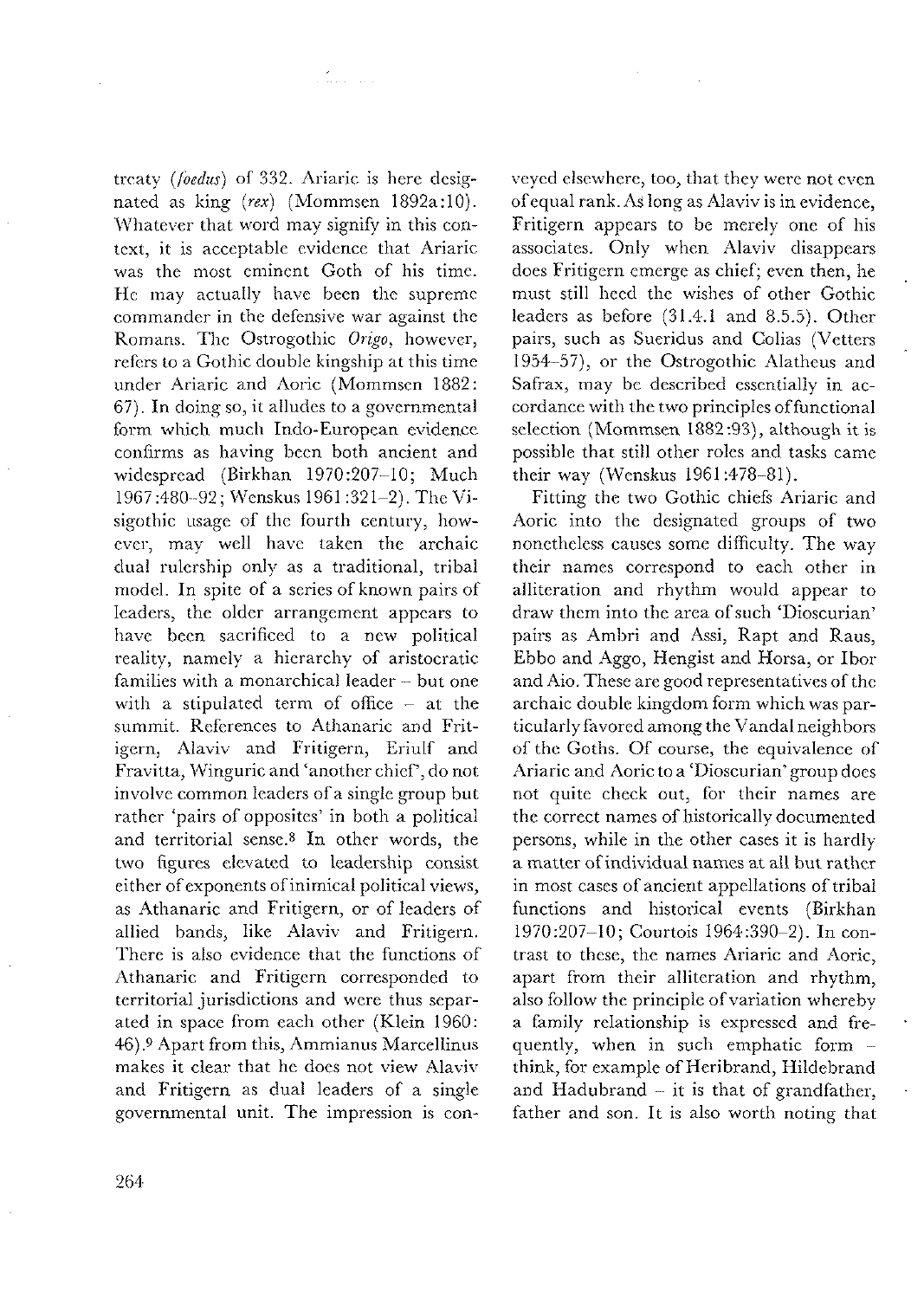Gothic history itself would limit the institution of double kingship merely to Ariaric and Aoric. These two have a single predecessor in<br>Vidigoia and a single successor in Geberic, both of those names being mentioned and handed down, of course, because of their place in military events. Just as Vidigoia is said to have led the united nation against the Sarmatians of Pannonia (Mommsen 1882: 65, 104), Geberic appears similarly to have been the supreme commander conquering the Vandals, who generations later recalled this deed as a basic reason for their retreat out of Spain before the Gothic onslaught (Mommsen 1882:87-8, 100).

Thus it can be surmised that Ariaric and Aoric were father and son. Athanaric's name, which stands in the same relationship to those of these two Gothic princes as their names stand to each other, along with his institutional position and his personal rank, makes it additionally probable that he was<br>the son of Aoric, thus completing the analogy of Heribrand, Hildebrand, and Hadubrand mentioned above. Accordingly, this great deed of father and son, that of leading the defensive war against the Romans and guaranteeing the peace with a hostage, would have preserved the archaic model of double kingship for Gothic history. According to this line of thought, Aoric would have come in<br>332 to Constantinople, where the emperor had him honored with the statue mentioned above. In spite of this, and here we are again on sure ground, Athanaric's father did not overcome his hatred of all things Roman, or it may have been that he grew to believe that<br>the Roman world presented an extreme threat to the traditional tribal structure of the Goths. At some point in time, probably after<br>returning home following Constantine's death in 337, the Gothic prince undertook to instill

in his son, Athanaric, an anti-Roman political outlook. It is known that Athanaric not only understood this to include repelling the Romans in one of their offensive wars  $-$  as his putative grandfather Ariaric had done but also that he sought to counter Romaniza-<br>tion and the accompanying internal crisis of the Goths through a bloody persecution of the Christians among them in 369-72 (Thompson 1966:94-102). The first organized persecution of this type had already taken place in 348, when Wulfila and his followers were forced to flee from a "judge of the Goths who was blasphemous and without religion". There is much which implies that Aoric is meant here; his activities against the Christians would then represent the other components of the traditional policy of this family (Streitberg 1908:xvii). The son of Constantine, Constantius II, granted asylum to the refugee Goths and settled them in the mountains of Moesia in present-day Bulgaria, where their descendents were still living peacefully two hundred years later (Thompson 1966:96-7) Athanaric can hardly have succeeded to the judgeship before 364 and thus cannot have been the persecutor of Wulfila in 348, since his death in 381 in Constantinople is mentioned as being unexpected, which implies that he was not particularly old (Thompson 1966:43, n. 4).

The fact that the highest honors and positions of authority are hereditary even in an aristocratically organized society, if not always following in a direct line of descent, needs no exhaustive demonstration. In the case of the Visigoths during the fourth century this process is expressly attested to (Claude 1971:66-20). But it seems likely that with this type of supreme position, which appears only in exceptional situations<br>and then as a judgeship, one close relative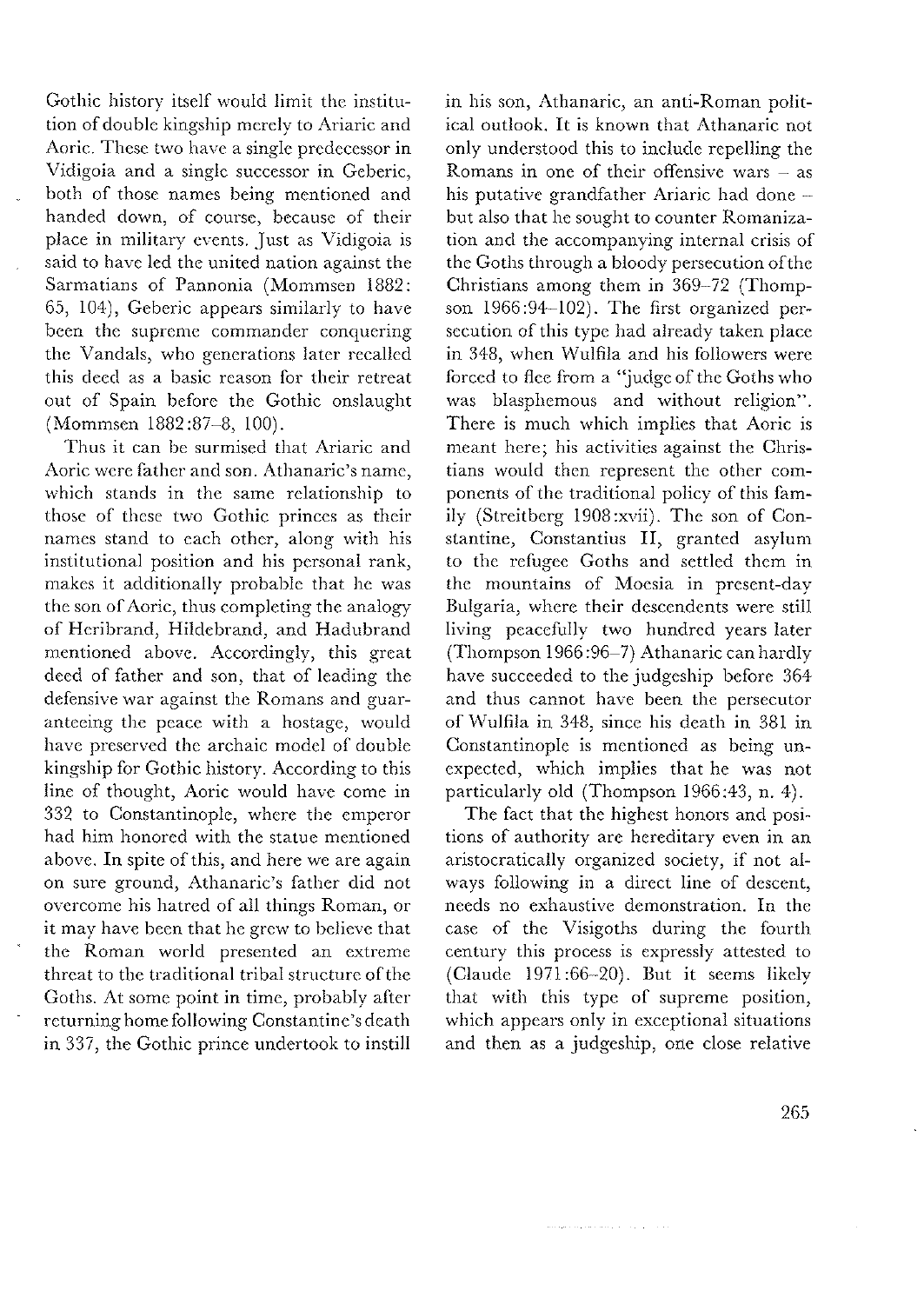would not be allowed to follow hard upon another owing to fear that kingsliip miglit be renewed. Thus Geberic surely belonged to another family, probably to one in competition with Ariaric's (Mommsen 1882:87). If imprcssions do not deceivc, defensc against external and internal threats was the cornerstone of the policy represented by Ariaric, Aoric, and Athanaric-aposturc which would agree with neither the aggressive war against the Sarmatians nor that against the Vandals. Even if this assumption may go a bit far, the first documented judge of the Goths could still be the father of Athanaric, or in other words, Aoric, in which case Ariaric's 'kingship' should also he considered as a judgeship.

The three alliterative name variations of Ariaric, Aoric, and Athanaric are joined by a fourth alliteration in Alaric. Of him it is known that he was a member of the renowned Balt clan and that he established the Gothic kingdom whose traditions were carried on by the southern French and later the Spanish kingdom (Mommsen 1882:96). We do not, however, know the names of his forebears, in spite of the fact that the Balts must have been an extremely ancient family even at that time, one to which (according to the Osstrogothic  $Origo$ ) rulership of the Balts over the Visigoths was just as natural as that of the Amals over the Ostrogoths (Mommsen 1882: 64, 78). We could well comc to thc conclusion, therefore, that Ariaric, Aoric, and Athanaric represented three consecutive generations of thc Balts, although this says nothing about the exact degree of their relationship to Alaric (Wenskus 1973a: 13-4).

Hypotheses - or cven outright speculations - may be necessary in order to exhaust all possibilitics of discovcring carlier realitics. They are permissible as long as we remain aware of their essential difference from that

more positive evidence which serves as the basis for establishing historical fact. It has bcen positivcly estahlishcd concerning Athanaric that he was a judge (index,  $\delta$ ικαστης), (Claude 1971:12; Thompson 1966:45), and that he himself differentiated between this judgeship  $-$  to speak of this as his 'judicial office' weakens the governing character of the  $rank - and any kingship, whatever we may$ understand by the latter term (Themistios, Oratio, 10.134 D). The institutional positicn of Athanaric is determincd in a manner quite unique for that time, even though its Gothic name has not survived. It is attested to independently by many contemporaries, Christian and pagan, in both the Latin and Greek languages. This fact is significant as a means of allaying the suspicion that the judgeship of Athanaric was perhaps merely the literary offspring of Biblical languagc, which in the 'Judge' of Israel actually handed down a closely corresponding function (Xoth 1950).

Every attempt to write about Athanaric must take Ammianus Marcellinus and Themistios together as the starting point. Ammianus Marcellinus, the military man and convinced Roman patriot froni Asia Minor, concludes his history of Rome with the catastrophe of 378 (Secck 1894:1848).Thcmistios, leading politician in Constantinople, philosopher, instructor of princes and governmental spokesman for the eastern half of the Empire, gives up-to-date interpretations of imperial policies in a serics of so-called Panegyrics. A man of many skills and much learning, never obsequious, he endured several changcs of regimc. His conception of kingship and rulcrship takes its oricntation from Dio Chrysostom, which also makes bim intercsting because Cassiodorus, too, makcs use of Dio's experience with the tribal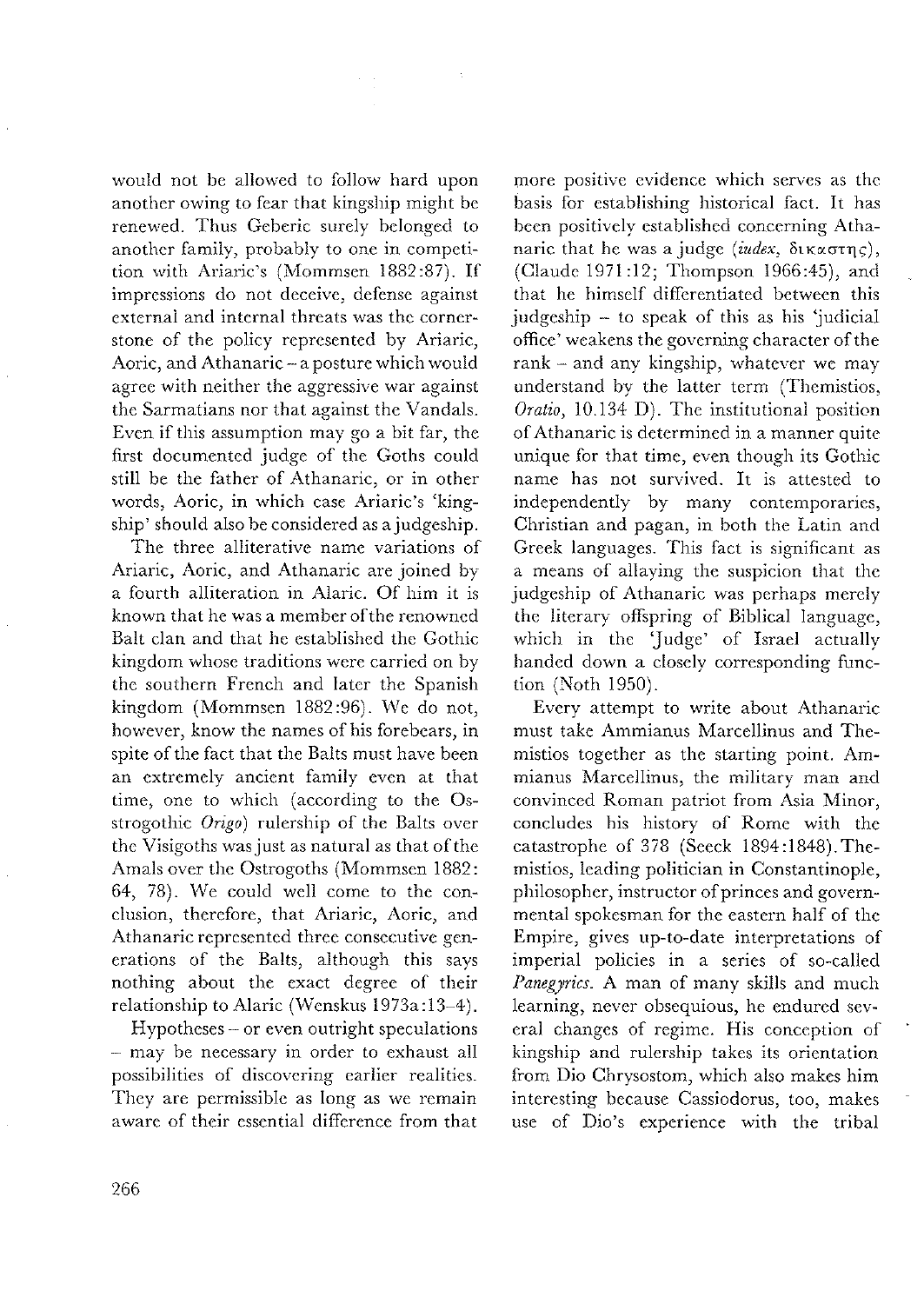systems of the north in constructing and expanding his history of the Goths (Stegemann 1934:1671; Mommsen 1882:xxxi). Thus Themistios is quite aware of distinctions between the one  $\beta \propto \pi$ ihsus, the emperor of the Oikumene, who rules all and is responsible for all, and the  $\beta \alpha \sigma \iota \lambda \varepsilon \iota \varsigma$ , the kings of particular tribal groups and jurisdictions, as liis cxamplcs fiom Grcck mytliology show (Seeck  $1894:1848$ ) <sup>10</sup> A few months after the conclusion of peace in the summer of 369 Themistios was obliged to present in Constantinople, before Valens, the reasons for the imperial decision which led to the event he had ohserved as an eyc-witness (Thcmistios, Oratio 10. 132 D). His panegyric energetically supports the policy of peaceful compromise, since the emperor is responsible for all mankind and thus also for the barbarians, and he must preserve and protect them like a rare species of animal (Straub 1972:204-5). The orator speaks of difficult struggles to achieve the peace which was finally negotiated in a boat on the River Danube (Themistios, Oratio 10. 132 D; Ammianus 27.5.9). Hc knows that Athanaric refused to be addressed as  $\beta$ ασιλευς, on the grounds that he preferred the designation of judge, since the latter personified wisdom  $(\sigma \circ \phi \circ \alpha)$  but the former merely power  $(\delta v \vee \mu\varsigma)$ . So for Themistios, just as for the Latin authors, the Gothic chief is called a judgc; such cvidcncc bccomcs evcn more significant in view of the fact that the Greek knew no Latin (Stegemann 1934: 1646).

In spite of this, the passage has produced much guesswork and controversy. It has been regarded as an example of rhetorical exaggeration by some; Athanaric's reticence<br>or even awe before the sacred nature of true kingship has been something read into it by others. Dietrich Claude may well have been

the first to bring this admittcdly difficult speecli fragment back into its proper context, since he recognized in Athanaric's words his pride in the dignity of his own office (1971: 12). What Athanaric's judgeship was in reality can certainly best be arrived at from a careful interpretation of these lines.

Cassiodorus compiled for Amalaswintha an abbrcviated Amal genealogy and ascribed a well-thought-out catalog of virtues to mcmbers of thc dynasty. The founding act of Hamal, the Amal ηρως επωνυμος, corresponded with the charisma of the dynasty  $($ felicitas). The succession of rulers' virtues after this bccomcs increasingly 'rationalistic' from generation to generation and must havc thus gained in value in the eyes of that Roman writer. At the end of the series comes Theodoric the Great; he "shines in wisdom (sapientia)" (Mommsen 1894b:330). The same Cassiodorus also composed the Getish-Thracian 'prelude' to the History of the Goths, in which a certain 'wise man' named Dccaeneus assumes a position of great prominence. In following his advice, the Goths wage successful wars; he teaches them philosophy and exercises a sacral function which, in spitc of his being appointed by a king, allows him to command not only the ordinary Goths (mediocres) but even kings (reges) (Mommsen 1882:73-5). Decaeneus is a sort of 'judge' in the presence of a shadowy king, who can be seen as necessary only to fit into a preconceived scheme of things. The 'wise man' may be compared with Athanaric all the more because Cassiodurus mightily Gothicizcd the Greek sources (Wagner 1967:  $74 - 80$ ).

Ammianus Marcellinus and other ancient authors add ethnic designations to Athanaric's titlcs of such scopc as would extend his jurisdiction to the entire tribe of the Visigoths.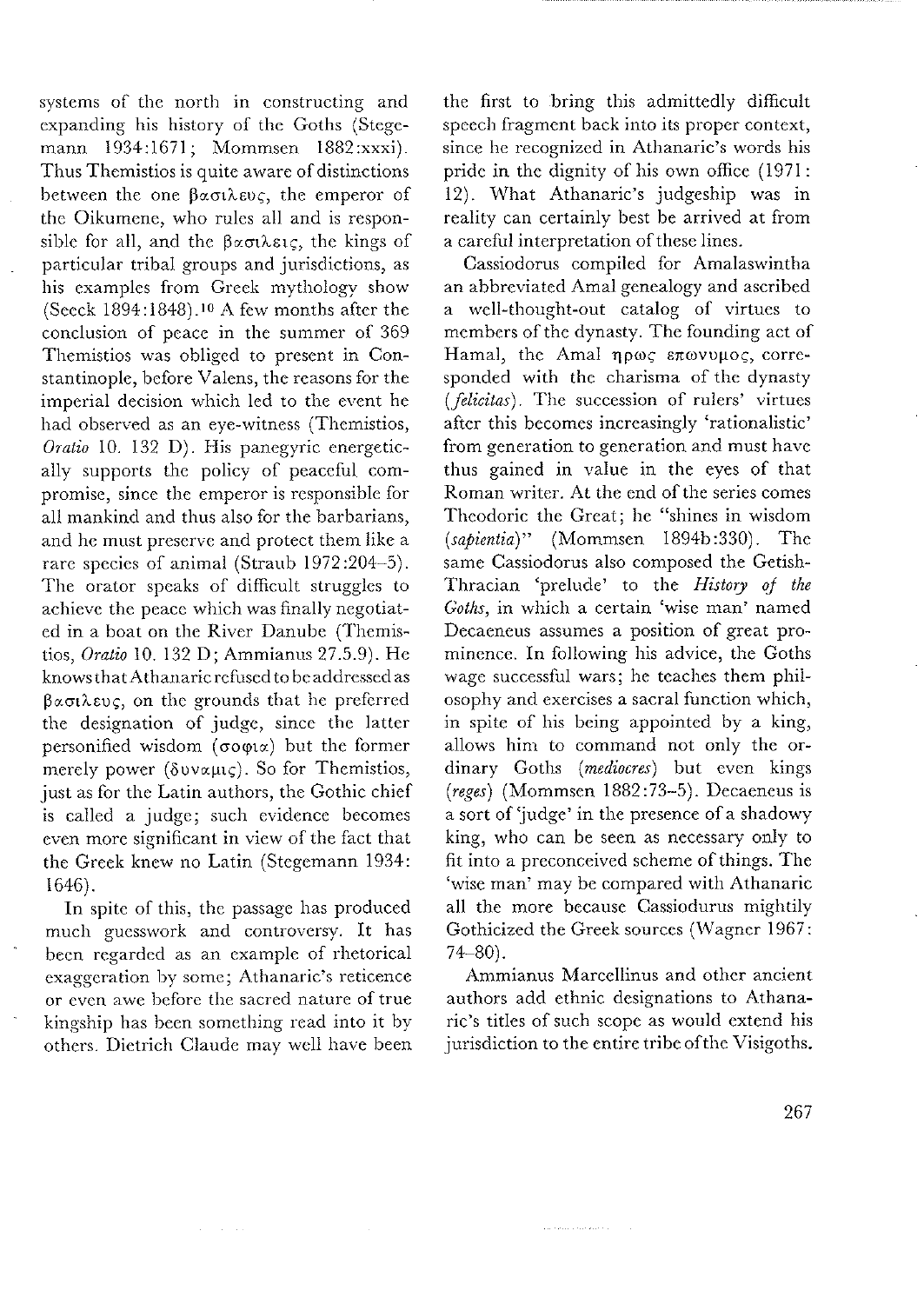

and a strategies and

Figure 2. Gothic (?) golden belt-buckle. Treasure of Szilágy-Somlyó, Romania, about 400 A.D.

Saint Ambrose describes most briefly and clearly the might of the feared Gothic chief when he calls him  $-$  quite in the style of Cassiodorus later – "judge of the kings (iudex regum)" (De Spiritu Sancto 1. prol. 17).

The authority of a non-royal dignitary over 'kings' appears to require the paradox of an unroyal king. This makes sense, however, when it is recalled that the ancient royal title could be extended to tribal rulers of non-royal rank. Diplomatic sources of the period around 500 bear unmistakeable witness to the equivalence of the Latin rex with the Gothic reiks, specifically in the model sense of a 'great king' or one ruling a whole ethnic group (Wolfram 1970 and 1967:40-5). The Bible translation of Wulfila, which he completed about 350, and ancient historiographers of the period, also give evidence of this equivalence, but they apply it at a much lower level of rank. Even at that time, rex could certainly signify the 'great king', but the term applied just as well to the reiks, the

chiefs (μεγιστανες) of Gothic subdivisions (φυλαι or kunja). An assembly of such chiefs was generally taken to represent the whole tribe or nation: in times of a threat to the nation or for larger common undertakings. the different reiks as a group would assign one of their number the same complete authority – although for a limited time – which once their ancient sacral king  $(thiudans - \beta \alpha \sigma \lambda \epsilon \nu \epsilon - \eta \epsilon x)$  had exercised.<sup>11</sup>

It follows from this that Athanaric did not fear being addressed as thiudans, but rather his refusal to be called a king was specifically an objection to being addressed as rex. which he must have understood in the sense of reiks. At the time of his discussion with Valens, the Goth was not merely a powerful reiks (pronounced 'rix'), but he also possessed the ruling mandate of the judge, limited in time but more extensive, which he owed to his 'wisdom', namely to his special political capability and to the influence of tradition (Thompson 1966:44-7; Vulpe 1957: 39-40 with n. 44). Valens, who could not speak Greek and therefore must have welcomed the Goth in Latin, would have used the word rex (also pronounced 'rix') (Wolfram 1967:40-5, 79-85).<sup>12</sup> In spite of their closeness to the Greek world, the Goths were probably familiar with enough of the Latin terms of state used by officials to understand basic institutional designations (Wolfram 1967:36-40; Schmidt 1941:235). For still another reason, Athanaric could not claim to be a *thiudans-rex*-βασιλευς: the Goths of his time knew that the sole possessors of this title were the sacral kings of their people in the past, Christ, and the emperors of their own time (Claude 1971:28; Wenskus 1961: 284-5). One could even claim that, although Themistios chose the βασιλευς designation for him, Athanaric in 369 did not see himself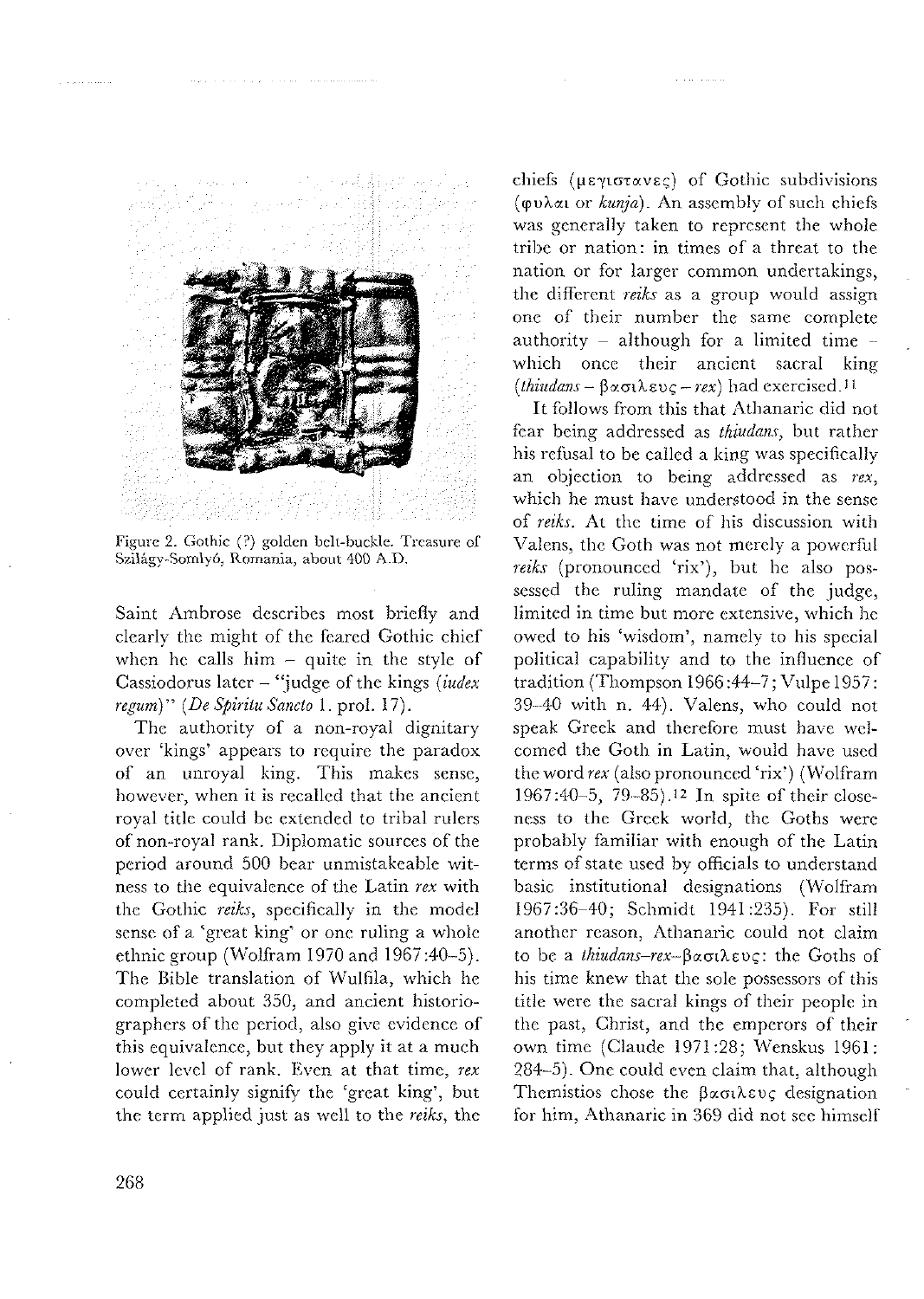as confronted with any problems in being regarded as a thiudans.

Still more than rex, the Greek word  $\beta$  *a*  $\alpha$  *b*  $\alpha$  *spans a* range of meaning in which the possibilities may contradict or even cancel each other. It was used to designate the universal Roman *imperator* just as well as ethnic kings down to the rex-reiks level of tribal chiefs (Wolfram 1967:33-56). This ambiguity, which seems absurd in the institutional area, can *functionally* have only one common denominator: both the emperor of the otkovuevn and the kings representing the smallest tribal units are in exactly the same way the *Domini rerum* with authoritative jurisdiction, each in his 'province'.<sup>13</sup> Themistics, who, as previously mentioned<br>(see note 10), borrowed examples from Greek ancient and even mythical history from Dio Chrysostom to back up his theory, was well aware of the differentiations between princely, monarchical, and imperial authority. In the famous passage concerning Athanaric the gave a formally correct version of the<br>discussion of the form of address, and in using his royal term, βασιλευς, he provided an excellent example to illustrate his theory. Since he was able to cite the rejection of such a title by Athanaric, it was possible for him to place the wise judge of the Goths as an individual person appropriately into the comprehensive world ruled over peacefully by the imperial βασιλευς. With this, the tension between the emperor of the world and the kings of the peoples - made to seem so irreconcilable by Caligula's famous outburst (Suetonius, Caligula 22) - was removed. In the interpretatio Graeco-Romana of the philosopher Themistios the potential tribal Bασιλευς, who for purposes of his negotiations could not allow himself to be seen as a rex-reiks if he wished to speak successfully and

bindingly for all Goths, had overcome his limitations and joined in supporting the Roman efforts for peace. His conclusion -<br>how much more the Romans themselves are called upon to support the emperor's policy if even the barbarians favor it – follows very<br>naturally. Such a clever and skilful interpretation of Athanaric's motives, however, would have been unable to achieve this effect, which the context of the speech demands outright, if the eye-witness had simply invented it before other eye-witnesses. Therefore we must accept the formulation of the Roman 'government spokesman' as genuine.

The above in no way contradicts the view that Athanaric had originally inherited the ruling mandate of a reiks over the tribal subdivision of his father. As judge of the Visigoths, however, he was responsible for the entire tribal union and could not permit any diminution of his position. In this capacity he led the tribe in waging war, concluded peace for the Visigoths with the Romans, and gave orders to carry out the sentences decided on by the rest of the magnates against the Gothic Christians, a function which implies in addition to judicial authority a concern with religious duties and recalls once more the old thindans (Claude 1971:13-4, 17; Wolfram 1970:4-8; Thompson 1966:46,  $60 - 3$ .

Ammianus Marcellinus, the second state witness for Athanaric's judgeship, generally uses *index* strictly according to the terminological standard which followed Diocletian's administrative reforms (Jones 1964: 49). In other words, this appellation was suited to the high civilian official of a province, to be differentiated from the military officer in charge there, the dux. To be sure, Ammianus, who was in the Roman military himself, does not always stick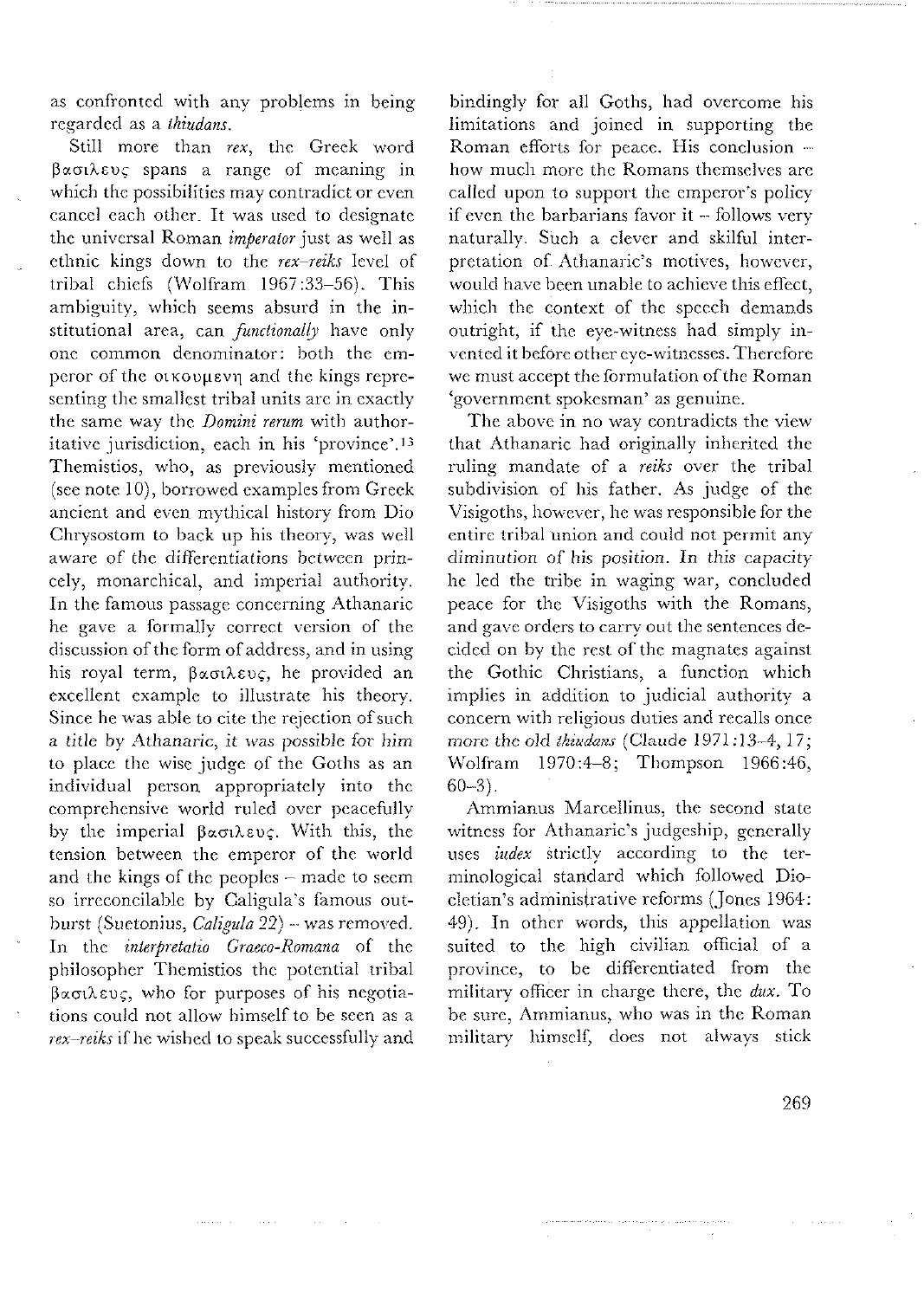elsewhere to the official terminology  $$ neither for tribal nor even for Roman matters (17.12.21, 29.4.5). But it seems quite likely that such 'inexactness' reflects the reality that the division of power put into effect by Diocletian was not valid at all for the tribal units and was not effective everywhere within the Empire either. It may also be that this differentiation had already been eliminated in many places, in contrast with the center of the Empire, at different points in time reaching as far back as the fourth century.<sup>14</sup>

Biblical influence on the *iudex* terminology, on the other hand, may be ruled out, in spite of the fact that the Book of Judges in particular provides striking parallels with Athanaric's judgeship (1:1). The Vulgate, of course, derives its vocabulary from the linguistic usage of its own period rather than vice versa. The Greek biblical language obliterates the not uncommon distinction between *k*ourns as a judge who establishes rules and δικαστης as an executive official (Kittel 1938:944). Only the former designation finds a translation in the Gothic Bible, which uses for this purpose a word borrowed from the Greek. For *kptrng*, which occurs very seldom in the New Testament, Wulfila uses stava, which means both 'court' and 'judgment', as well as 'judge'. The derivation of this ambiguous expression from the Greek word, στοα, is transparent (Feist 1939:451; Streitberg 1910:  $129 - 30$ ).

The etymology of the biblical Gothic judicial titles in no way does justice to the scope of Athanaric's power, and little can be made of *stava* when one examines the contexts in which this word is used. Athanaric's military functions occupy the foreground of contemporary interest in him. The way his

people designated him, therefore, must have conveyed something concerning this position in command of the tribal army during wartime and must have distinguished him as commander-in-chief. The fact that Wulfila avoids such an expression does not weaken this assumption, for his dislike of the warlike spirit of his compatriots is well known. This is believed to be the reason why he did not translate the Books of Kings into Gothic (Streitberg, 1908:xx). In spite of this, from his Bible translation a concept can be inferred which, on the one hand, unites within itself the pagan-charismatic elements of both the leadership of a warrior band and of supreme tribal command in waging war, while, on the other hand, it is documented by a well differentiated word family. This concept is expressed by the word \*drauhtins, the significance of which should not be underestimated for the study of Germanic constitutional developments, as D.H.Green has shown at length (1965:269ff). Unfortunately, \**drauhtins* mainly covers the military function of the Gothic *index*, leaving aside his religious and above all judicial duties (Claude) 1971:13). Moreover, \*drauhtins means the head of a comitatus, whereas the judge of the Goths comes very close to an 'institutionalized magistracy'. The Gothic word *frauja* is even less capable of expressing the function of judgeship, since it designates the lord and proprietor of a family or clan in the true sense of the dominus-δεσπότης. Also at that time *frauja* as a title was so completely unencumbered by any limitations that it was readily used for the name of Christ the Lord (Green 1965:19-55; Claude 1971:17-8). Etymologically, kindins or head of the kin does not seem appropriate either. However, the word translates *ny* sum, which Strabo used to designate the vergobretos, and which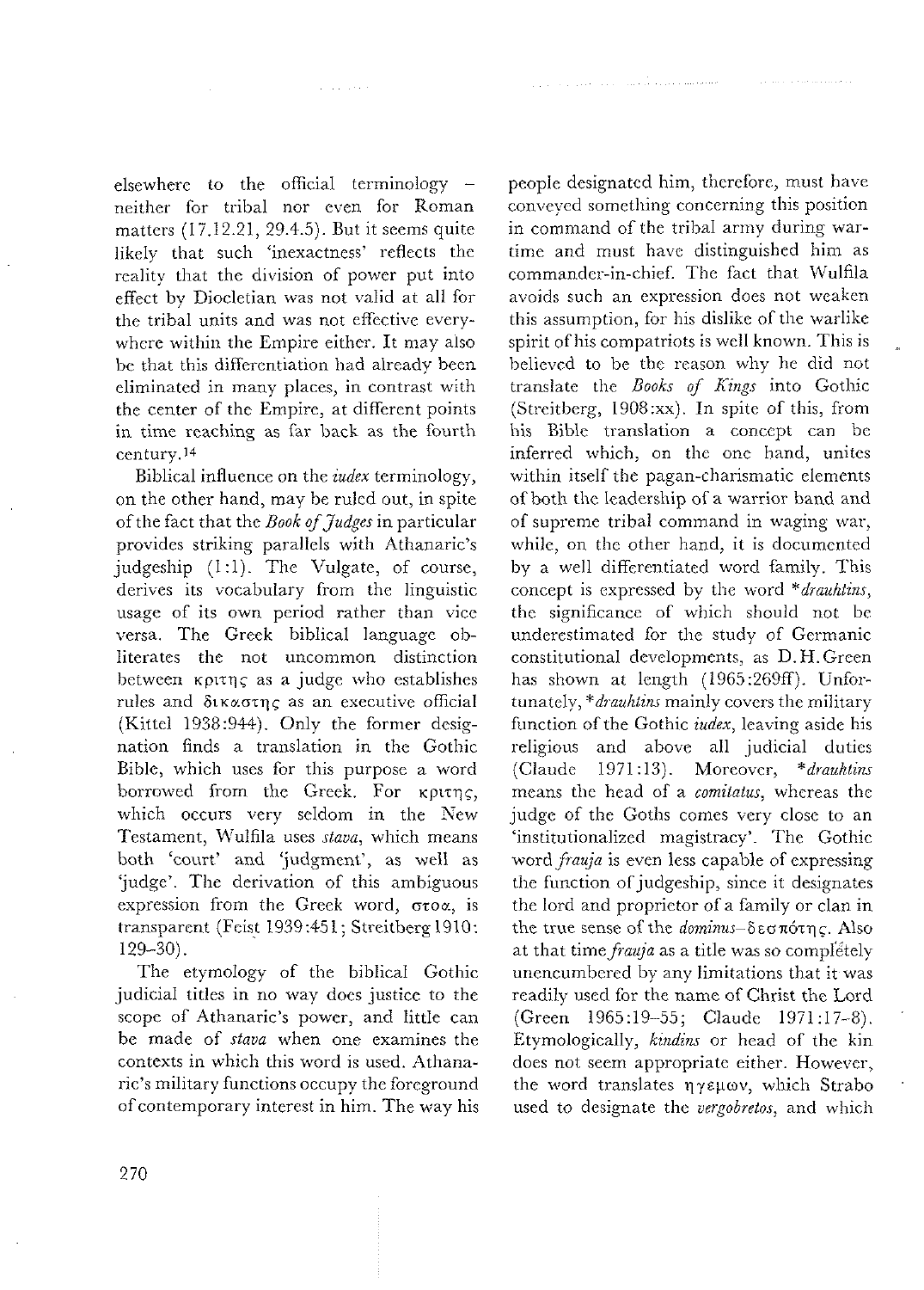is IVulfila's title for Pontius Pilatc, who condemned Jesus Christ, the "tribal king of thc Jews", just as Atlianaric was a *iudex regum*  (Thompson 1966:43, n. 1). Thus it might be safe to arrive at the provisional conclusion that *kindins* was the Gothic equivalent of the *iudex Gothorum* (Streitberg 1910:73).

Considerations of this type are not unimportant and accord well with the conclusions reached years ago in another connection by Walter Schlesinger (1963; 1968). The presentation of etymologicalscmantic evidence, however, must be expanded to deal with the function of the Visigothic judgeship; and a functional comparison may be of help here, if suitable analogies are evident.

A number of important concepts in the Gothic language come from the Celtic. The names of primarily East Germanic chieftains and warriors rcpcat in their numerous combinations of the word stem *reiks, rix, rig,*   $ric(h)us$ , the Celtic name styles of the time before the birth of Christ, and they also stand in close relationship to the realm of the institutional. The origin of the Gothic stcm word, the much-citcd *reiks,* from thc Celtic is proven; the correlates of designations showing something like a lord-vassal relationship, such as *andbahts* (helper, deacon, liturgist) and *magus* (youth, squire), also derive from the same source. The words *andbaht* and *andbahti* (office) relate to one another as *reiks* docs to *reiki* (kingdom, rulership). These and a series of other Celticisms support the assumption that the Goths once possessed strong Celtic models (Scardigli 1973:30-7, Wenskus 1961:337, 419).

Many Celtic words appear both in Gothic and in other, but not all, Germanic languages. Some important Celticisms, however, notably the words uscd in military affairs, are limited to the Gothic. For geographical reasons, this borrowing could not have taken place until the Goths were around the Black Sea, and thus not until rclativcly late. The connotations of *reiks* appear to agrec remarkably well with those of the earlier Celtic form, both in its meaning of 'king' or 'chief' and in that of being 'rich', 'powerful' (Birklian 1970:154, 393). As a king's titlc, the word is met only in Gothic and may be inferrcd to liave existcd only in thc East Germanic languages. Here the concept, 'king's title', must not be interpreted too narrowly; an analogy must bc assumcd with the further development and specialization of the peculiarly West Germanic word *kuning* (Wolfram 1970:6).

**A** certain infusion of Celtic folkways in thc ethnogenesis of the Bastarns, an East Germanic tribe known to have inhabited the eastern Balkan area, beginning in the second century B.C., is hardly doubted any longer today; however, it remains difficult to determine just what was taken over from the Celts and consequently to what extent the Basrarns playcd the carliest possihlc rolc of mediators between the Celts and Goths (Scardigli 1973 50; Wenskus 1973b:88-90) .I5 Elements common esclusively to the Goths and Celts would certainly speak for the existence of such mediation and thereby strengthen the theories which assert a strong Celtic element in the Bastarns. The renowned Celtic chief of Caesar's *Bellum gallicum*, who represents onc unit in the aristocratic structure of the tribc, corresponds in many ways to the Gothic reiks of the fourthccntury sources. To be surc, it is likcly that here we are dealing with an institutional type which comes up everywhere in the Indo-European area and beyond it, so that the

بالمساريب بالبار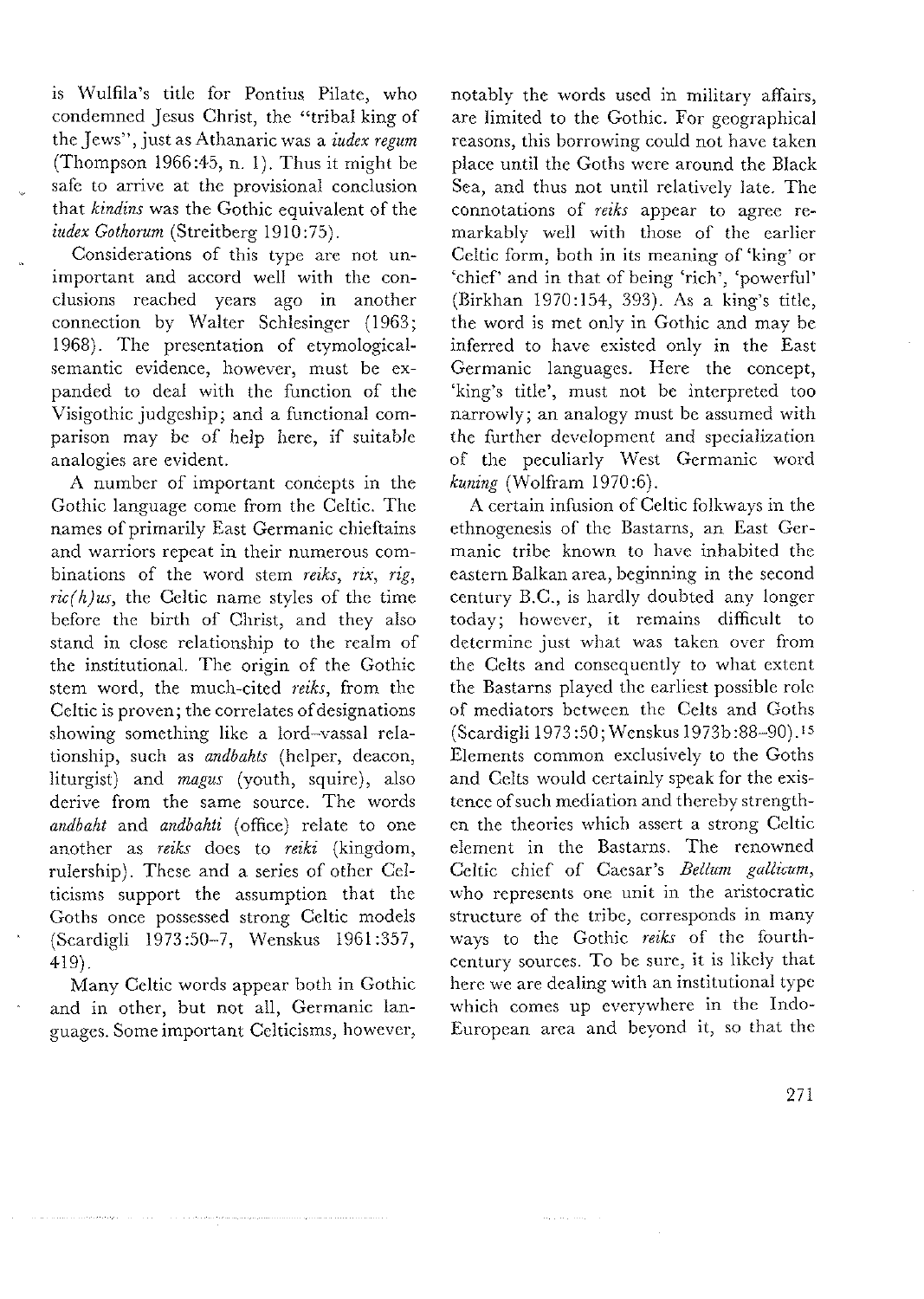

Figure 3. Golden necklace with Roman, Celtic and Gothic motifs. Treasure of Szilágy-Somlyó, Romania, about 400 A.D.

functional comparison is quite easy here, and it is precisely for this reason it is not particularly rewarding historically.

The case of the judgeship appears to be otherwise. Although a tribal arrangement of this kind has also been frequently attested to,i6 it docs not appear quitc so often as the reiks, since it already represents the product of a complex process. In the course of its development, an original, sacral kingship, generally over a small area, has become differcntiated into its sevcral functions; at thc samc timc, thc institutions rcsponsible for these functions have gained jurisdiction over larger groups of people. The tendency of this judgeship is toward the nominal restoration and material re-creation of the old kingship,

although what is said or implied by those who hold the office or by foreign commentators may makc thc directly opposite point. As a partial royal power, limited in duration, the judgeship in the times of transformation of tribal units rcprescnts such a special phcnomcnon that its appcarancc among a varicty of pcoples simply dcmands a functional comparison.

Both Caesar and the only slightly younger Strabo describe a Celtic dignitary who is elected as the chief executive for a year, that is, for a limitcd timc, and cxerciscs powcr ovcr lifc and dcath *(uitae necisque potestai)*  Cacsar refers to this institution only among the Haeduans, but Strabo pictures it as one common to the Celts in general - something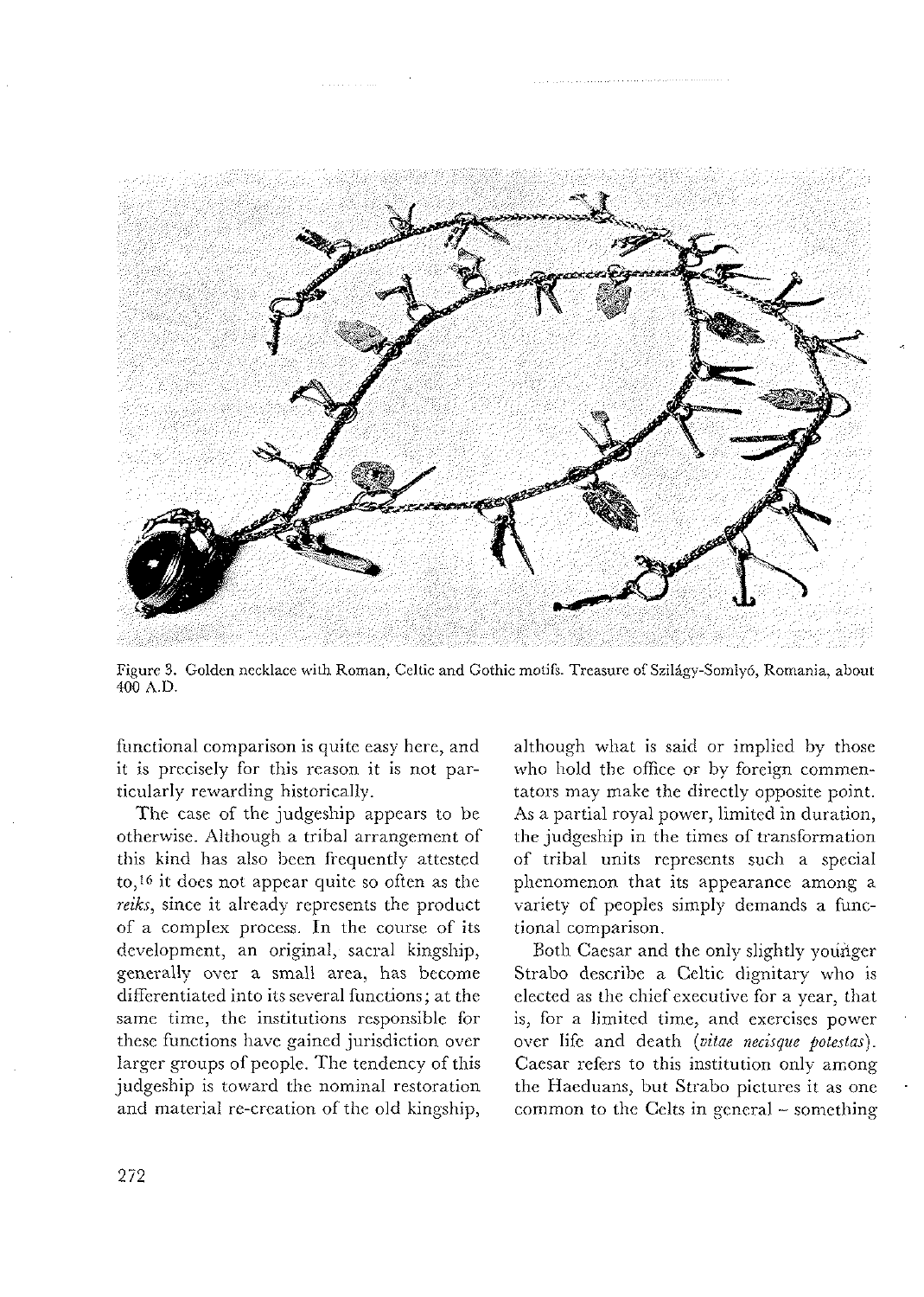further attested to by inscriptions on coins and monuments (Hcichclhcim 1958 : 1543-4). The epigraphic sources present the name of the dignitary in dual form, from which one can assume that the highest position of rulcrship was filled hy two men. Caesar reports, at any rate, that this institution  $(mag$ istratus) had been represented since ancient times (antiquitus) by a single elected officeholder in each instance. In the Bellum gallicum, the summus magistratus of the Haeduans is mentioned twice. From the first passage, which deals with events during the ycar of thc Helvetian War, we lcarn about the official designated as the vergobretos and about the duration and type of his chiefly judicial duties (1.16.5-6).

The problem of the vergobretos concerned Caesar, however, not only at the onset of his Gallic adventure; he also had to deal with it at its end, in thc ycar of Alcsia (7.32ff, 37, 55, 67). This time his report is much more detailed, since the situation appeared to be extremely dangerous. The absolute power, even though limited in duration, is of royal origin; Cacsar himsclf calls it regia potestas. In stepping down from his office, however, the vergobretos had transgressed against the aristocratic 'Charter' of the Haeduans and had his brother elected as his successor; to prevent this, the party friendly to the Romans had defended itself by electing an opponcnt to thc samc officc. Caesar sces himself confronted with the old danger which he has repeatedly had to ward off since the invasions of the Helvetians  $(1.3)$  and Ariovistus (1.31-54), that is, thc restoration of kingship among the Haeduans: their traditional prestige and the chances which their cconomic position and institutional cxperience offered them could result in a pan-Gallic kingdom at any time  $(1.31; 7.63)$ .

This time the threat looms most real, since now the institution mosi naturally to hc suspected of containing monarchical potentialities appears to be falling into the possession of one family. It goes without saying that Caesar supported the anti-monarchical party; however, he was forced to appear personally at the appointed spot to make the decision, since the vergobretos was not allowed to leave his native territory during his term of office. The Celtic vergobretos, whose name signifies roughly 'executor of the judgements', was obviously a judge but not one with exclusively civil duties (Weisgerber 1969: 69-70 against Heichelheim 1958:1543). Strabo calls him also the nyeuov and differentiates him from the  $\sigma$ τρατηγος, who is responsible for waging war but is similarly elected (Geography 4.4.3. C 197). Ritual forms and sacral duties are part of recorded tradition for the Celtic as well as the Gothic judgeship (Heichelheim 1958:1543-4; Claude  $1971:13-6$ ; the holders of both offices have waged war through representatives and subordinate commanders but never appear themselvcs in what is undcrtakcn outside their borders.<sup>17</sup> Perhaps the distinction made by Strabo ex eventu can be understood this way: the old royal power was divided in a way which assigned the leadership - chiefly of bands of warrior followers - in offensive warfare to the στρατηγος, while the ηγεμων in a very general way was responsible for maintaining the peace and safety of the whole tribal unit, that is, for taking care of defense against internal and external enemies, duties deriving from sacral kingship and consequently duties to which the ritual and sacral ones mentioned were joined. The events which precede the elevation of Vercingetorix as the Gallic  $\sigma \tau \rho \alpha \tau \eta \gamma o \varsigma$  in the battle against Caesar bring sharply to mind,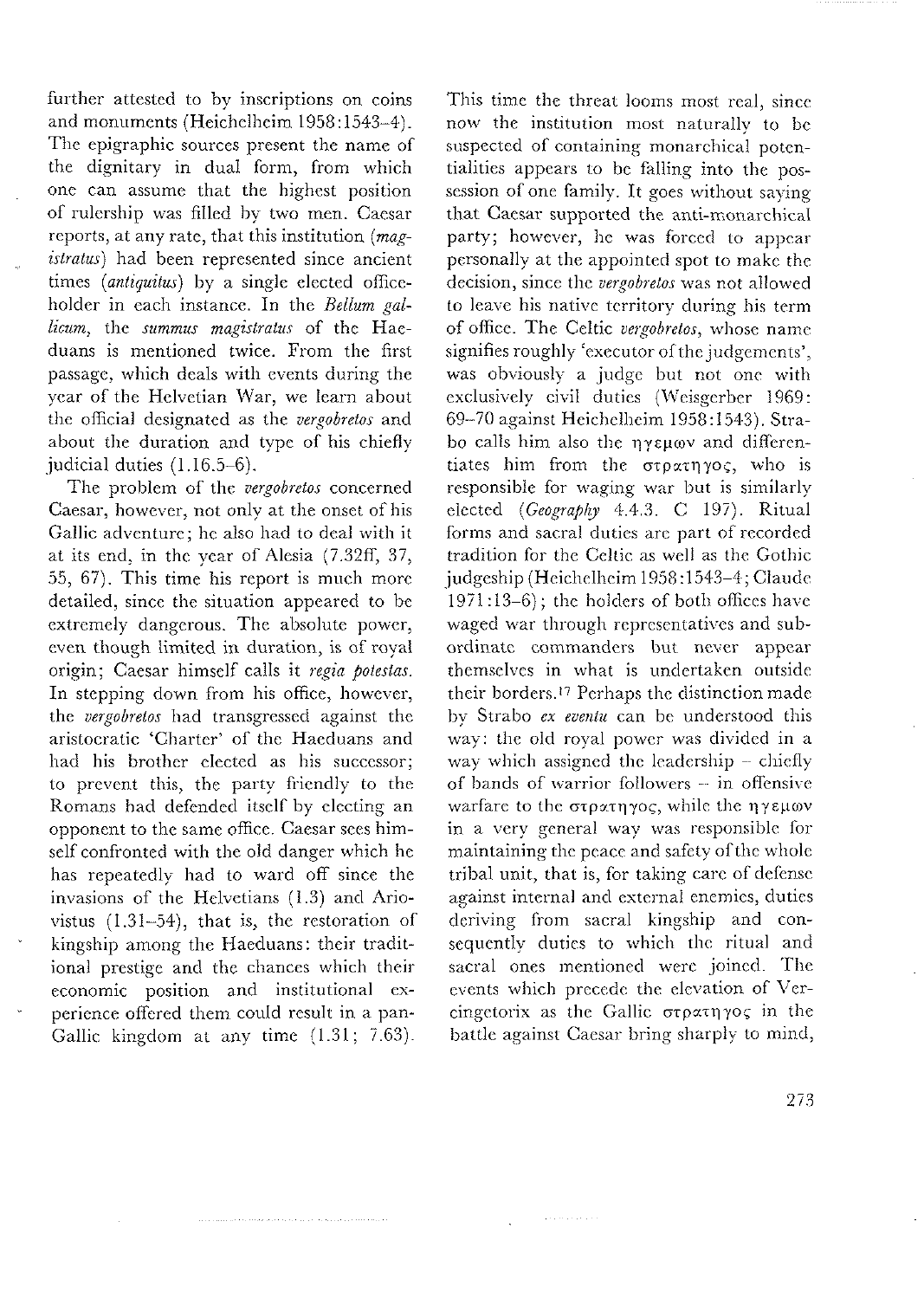therefore, the almost contemporaneous conflict over the vergobretos of the Haeduans (Caesar 7.37-9; Grenier 1945:180). Apart from this, the vergobretos preferred by Caesar finds nothing more urgent to do than to make military preparations for joining Vercingetorix and deserting Caesar. The position of στρατηγος is also naturally a regia potestas at the time, although in the case of the Gauls it has already been separated from the judicial power - a differentiation in which the local aristocrats and the Romans must have had the greatest interest.

Between the judgeship of Athanaric and the already four hundred years older Gallic institution astonishingly few differences thus exist. Both institutions united the 'execution of judgments' with the supreme command in wars which were quite certainly of a defensive nature for the simple reason that the officeholders could not leave their tribal territory during their term of service. The double area of duties is documented for Athanaric. As a matter of fact, the military responsibilities of the vergobretos can also be demonstrated, although they recede into the background since the supreme command in the battle against Caesar went to Vercingetorix of the Arverni, while the summus magistratus along with his Haeduans lost the traditional leadership position (deiecti prin $ciptau$  (Caesar 7.63).

We recall that Ammianus Marcellinus deals in two places with the refusal of Athanaric to meet Emperor Valens on Roman soil for purposes of concluding peace. After the detailed treatment of his motive, which is traced back to an oath as well as to the command of his father (27.5.9), we read at another point that Athanaric had been caused religione never to tread Roman soil (31.4.13). Without desiring to exhaust every

possibility of interpretation, one could conclude that these passages convey the interpretatio Romana for the institutional tieing of a Gothic judge to the tribal territory, the Gutthiuda (Streitberg 1910:51). In this, we may well see the first institutionalization of the equation, patria vel gens Gothorum, which came to full development with the Visigothic state in Spain (Wolfram 1967:70).

When, however, Athanaric's judgeship had expired, he was free to leave the land of the Goths. During the course of his attempt to hold back the Huns in a fortified position an effort marked by heroic but vain sacrifice on his part - the main forces of the Goths deserted him (Ammianus 31.3.8). After that time, he was no longer a judge (Claude 1971: 13 and 15), and in a manner similar to that of other leaders of Visigothic and Ostrogothic bands, Athanaric can now attempt to lead a retreat from danger, seeking refuge in Roman territory. He gives this plan up, however, when he hears of the difficulties which the Romans had made for the Ostrogothic group around Witheric, Alatheus and Safrax. For this reason, he is said to have withdrawn accompanied by his followers into Caucaland, that is, he left Gothic territory in another direction. At any rate, even the weakened power of Athanaric was sufficient in itself for an alternative solution, that of conquering by force the Sarmatian Caucaland in present-day Transylvania (Vulpe 1957:39-40; Schmidt 1941:404). But Athanaric did not organize either his planned flight into the Roman Empire or the retreat into the Carpathians as judge of the Goths. Rather, he acted as reiks of a subdivision and as frauja of his 'house' (following). Finally, he could not maintain himself even in his place of retreat although he yielded to no external forces but was driven out by his own people.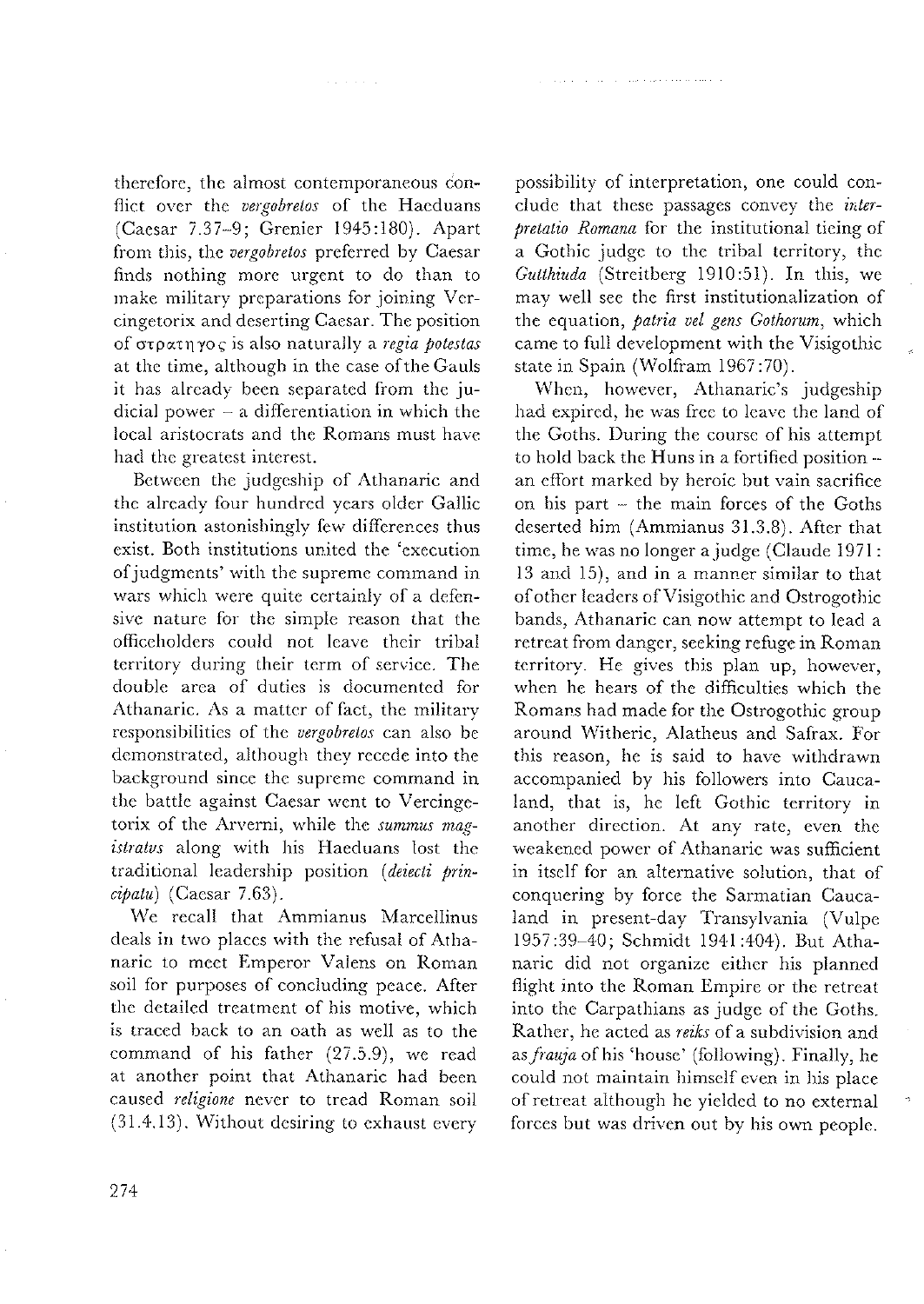Thereafter, as frauja, he took his diminished following into the Roman Empire (Schmidt 1941:418) and died in Constantinoplc; no doubt he would have broken his vow if he had been bound personally by his father and not by the nature of his position at thc timc.

Perhaps the words of Athanaric which are recorded in the work of Jordanes are further, if only indirect, evidence for the correctness of this interpretation. Although strongly stereotyped, the words attributed to Athanaric at the time of his entry into Constantinople betray a certain regret at the obstinacy of his earlier resistance against Rome. This is not the speech of a man who has broken his vow, but rather that of a man returned to private life who breathes a sigh of relief that his burdcn of responsibility has bccn removcd (Mommsen 1882 :95).

Under the pressure of external as well as internal threats against the traditional structure of society, ethnic units with small territories transform themselves – first of all by further disintegration. A confrontation with a large and powerful neighboring state, which the Mediterranean Empire of Romc was for Gauls, Cheruscans, and Goths alike, brings out mobility and social differentiation within the sub-trihal units which dcstroy the political embodiment of the 'small area', the -- to use the Gothic word  $-$  thiudans-kingship. The threat from outside, however, demands nonetheless the preservation of the power, the jurisdiction of which is expanded, on one hand, to include all branches of the greater tribe or nation but contracted, on the other hand, by territorial and temporal limits. This is the way the institution of the judgeship arose in the case of the Goths in the Danube region, an office with duties which could only bc performed by sorneonc who attained thc position through the institutional legitimizing

and a constant important to have an analyzed.

agency of an clection and who had sufficicnt support from pre-institutional bands of warriors.

For this reason, representatives of the first family of the Visigoths were continually called upon to fill it. Great concern on the part of the aristocracy, however, for maintaining its own policy served as a countcrweight to this. The larger the warrior bands were which guaranteed greater success to their overall leader, the greater was the danger threatening the aristocratic tribal order, which had arisen at the expense both of the political significance of the old royal family and of the free groups (mediocres) below the nobility.

Therefore the 'plebiscitary' acts of members of royal families had to be resisted; on the other hand, only men such as Arminius and Athanaric possessed the necessary prestige and charisma, in other words, the 'wisdom'. to crcdibly organize rcsistancc against the Romans or to punish disloyal members of the tribe. Consequently, they had to be sclected for somc kind of officc that rccreated royal power for a pcriod of timc, but it still had to be possible to remove them for failure or, still more, for too great success, lest the institutional insurance against a lasting kingship crumble. It is certainly the case that only some form of kingship was in a position to keep a people – that is the  $nomen$  gentis - together during the drastic changes brought about by the migration of pcoples. In a comparablc institutional transformation, not only Arminius and his family  $-$  thus the nucleus of traditional authority among the tribe  $-$  but also the Cheruscans themselves went to pieces as a gens. By bringing facts such as these into confrontation, it is possible that categories in the social sciences can be derived which make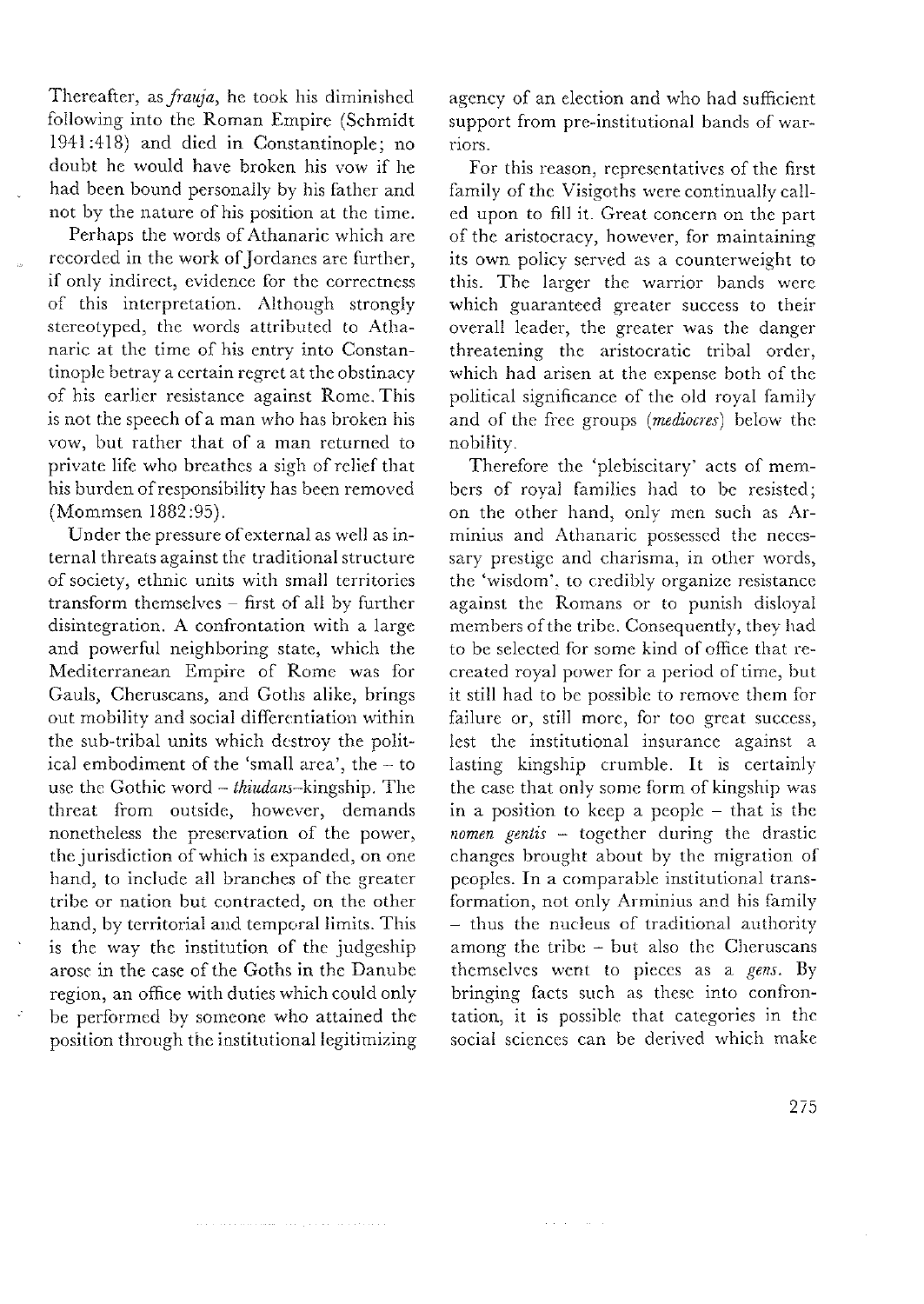the paradox possible that it is the historian who can separate events from their constraints in space and time, in order to present them as functional and institutional prototypes, here specifically as types of either the destruction and disappearance of tribal units or of their transformation into more durable social-political entities. In doing so, it might be possible to meet the challenge of Peter Munz  $(1969)$  – that it is up to medievalists to develop categories for making decisions which will make it possible for people of the Third World to soften the otherwise harsh effects of confrontation between a large-state form and tribal units, or even to shape it creatively (Wolfram 1972:470-5).

## **Notes**

Isidore places the event in the year 407 of the Spanish era, which begins in 38 B.C., as well as in the fifth year of the reign of Valens, which is calculated as beginning on 28 March 364. See Jones 1971:931. I would like to express my thanks to Professor Henry A. Myers, Department of History and Political Science, Madison College, for translating this article into English.

 $\overline{2}$ It is a fact that the ethnic connotation 'Visigoth' can only be traced back to Cassiodorus, whereas the contemporary sources (around 400) speak of either Tervingi or Vesi. See Hachmann 1970:121-8 and Wagner 1967;235-53.

Themistios, who was present during the negotiations between Valens and Athanaric as an emissary of the Senate at Constantinople, must have seen the Gothic chief: see Stegemann 1934:1646; Straub 1972; 203. Raimund F. Kaindl (1891:305-6) had already surmised that Ammianus Marcellinus obtained knowledge of important details from Munderic, who was a subordinate leader under Athanaric against the Huns and later held Roman posts of high officer rank. Tacitus, Annales 11.16; following him, Wenskus 1961:423, on Arminius. According to Zosimos 4.34.3. Athanaric was παντος του βασιλειου των Σκυθων αρχων γενους, a formulation which is further supported by the same author, 4.25.2; see Jones 1971; 605 under the heading 'Modares'. Sybel (1881:204) raises justified objections against Dahn (1885:4 with

n. 3) where this passage is understood as "prince of the monarchically ruled part of the Visigoths". The interpretation of it by Köpke (1859:112) is not entirely clear; however, that author assembles a convincing collection of Greek-Latin-Gothic titles of rulership. See also Schmidt 1941:243-6 and Thompson 1966: 44-6. The latter rejects evidence for a "royal clan before Alaric's time", but is not very convincing in doing so.

Tacitus, Annales 2.88, on Arminius. Ammianus Marcellinus, 27.5.10, on Athanaric.

Themistios, Oratio 15. 190 D, Ammianus Marcellinus, 27.5.10.

The economic dependence of the Visigoths on trade with the Roman Empire is given by Ammianus Marcellinus  $(27.5.7)$  as still a main reason for the fact that the Visigoths wanted to conclude peace in 369

To be sure, in the literature the view predominates that Ariaric and Aoric were double kings. See Claude 1971:16-7; Thompson 1966:54; Schmidt 1941:239, 244-6, 403 and 422.

Each of the two kings of the Eburones ruled a separate territory, see Wenskus 1961:322.

See Themistios, Oratio 10. 132 A, and Straub  $10$ 1972:201-6 in the same connection.

Streitberg 1910:76 (kuni), 110-1 (reiks), 148  $11$ (thiudans); Schmidt 1941:244; Claude 1971:15-20; Thompson 1966:44-8. In Gothic, to be sure, there is no designation of rulership which derives from kuni. On the other hand, kindins would be the closest thing etymologically to the representative of a clan (\*kind, gens): see Feist 1939:311, 316; Wenskus 1961:326-7. As kindins became semantically separated from \*kind and signifies  $\eta \gamma \in \mathfrak{g}(\mathfrak{g})$  it is just as possible that reiks came to replace it via the same route. At all events. Wulfila uses reiks in a way that signifies the heads of Jewish clans and the Elders in Jerusalem: see Green 1965:317 with n. 4.

 $12$ On the linguistic knowledge of Emperor Valens. see Nagl 1948:2136.

13 On the problems related to this question, the author carried on an extensive and very informative correspondence with Walter Goffart of Toronto. from whom a treatment of the subject is forthcoming. Starting points for the discussion are offered by, among others, Mommsen 1894b:537, on the topic of dominus, domnus,

 $14$ On the erosion in the fifth and sixth centuries of the separation of powers established by Diocletian, sec Wolfram 1967:44-50.

 $15$ For example, the fear that the sky would fall down around them during a great storm is common to Celts, Bastarns, and Goths: see Helm 1937:39-40; Dillon and Chadwick 1967:17. Wenskus (1973b:89) expressed himself very guardedly on the Celtic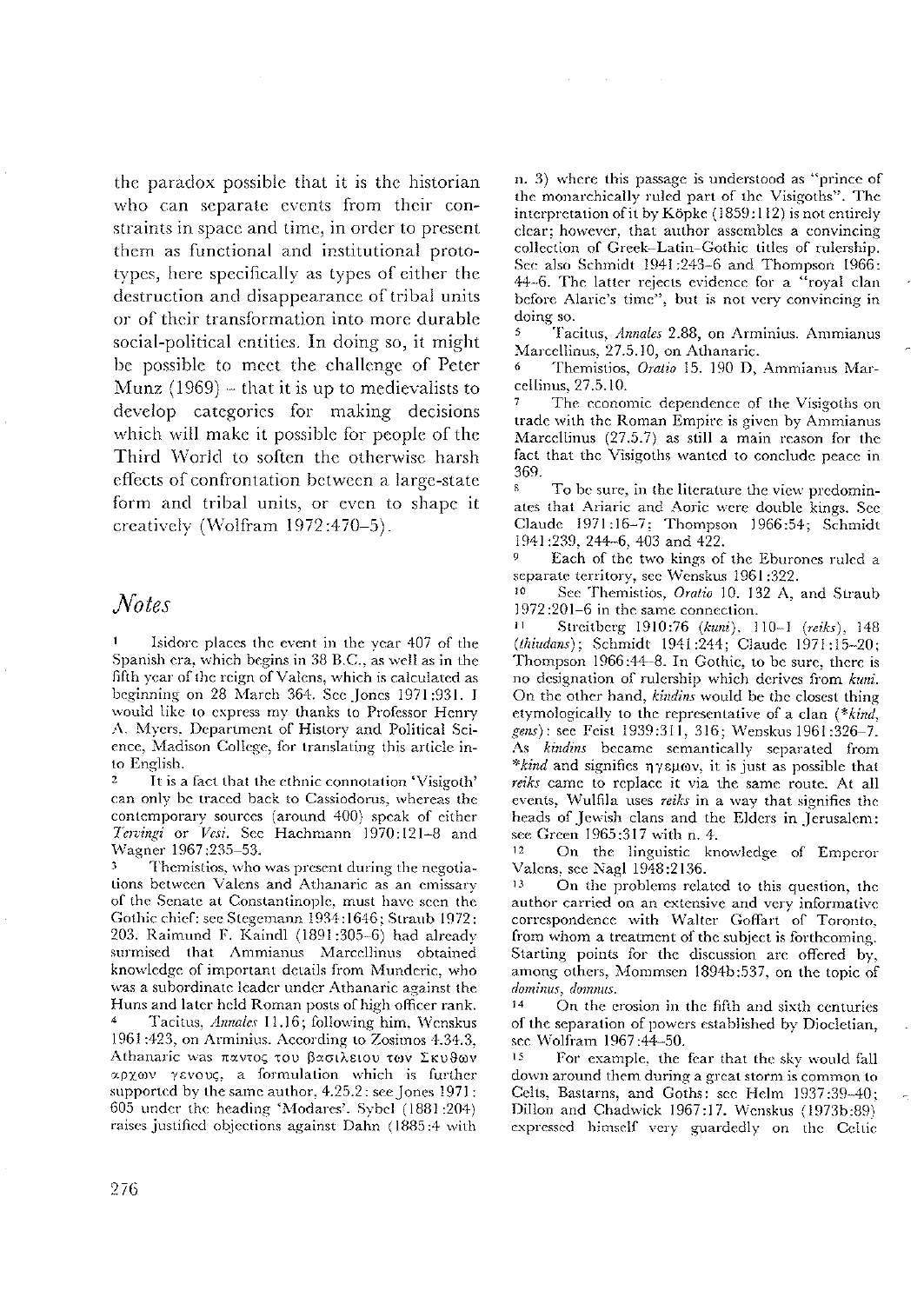heritage of the Bastarns, but Maenchen-Helfen (1962; 174-7) underscores their Celticity.

16 Compare for example Noth 1950 (on Iudex Israel); Weinstock 1931 (on the Oscan Meddix); Ehrenberg 1931 (on the Sufetes of Carthage); Heuss 1944 (on the Roman consul-praetor as iudex); Wenskus 1964 (on the Frankish Thunginus); Borst 1973:280 (on the *judge* of Uppsala).

 $17$ On the leaders who were Athanaric's subordinates, see Ammianus Marcellinus 31.3.5. On the Haeduan vergobretos' subordinates, see Caesar 1.16.5 and 18.10.

## Literature

- Birkhan, H. 1970. Germanen und Kelten bis zum Ausgang der Römerzeit. Sitzungsberichte der Akademie der Wissenschaften Wien 272.
- Borst, A. 1973. Lebensformen im Mittelalter. Frankfiret
- Claude, D. 1971. Adel, Kirche und Königtum im Westgotenreich. Vorträge und Forschungen, Sonderband 8.
- Courtois, C. 1964. Les Vandales et l'Afrique. Second edition. Paris.
- Dahn, F. 1885. Die Könige der Germanen, 4. Second edition. Leipzig.
- Dillon, M. and N. Chadwick. 1967. The Celtic realms. New American Library. New York.
- Düwel, K. 1973. Athanarich. Reallexikon der germanischen Altertumskunde, 1:463-4. Berlin.
- Ehrenberg, V. 1931. Sufeten. Realencyclopädie der classischen Altertumswissenschaft, 4. A 1:643-51. Stuttgart.
- Feist, S. 1939. Vergleichendes Wörterbuch der gotischen Sprache. Third edition. Leiden.
- Graus, F. 1971. Struktur und Geschichte. Vorträge und Forschungen, Sonderband 7.

Green, D.H. 1965. The Carolingian lord. Cambridge.

- Grenier, A. 1945. Les Gaulois. Paris.
- Hachmann, R. 1970. Die Goten und Skandinavien. Quellen und Forschungen zur Sprach- und Kulturgeschichte der germanischen Völker, Neue Folge 34.
- Heichelheim, 1958. Vergobretos. Realencyclopädie der classischen Altertumswissenschaft, 8. A 2:1544-5. Stuttgart.
- Helm, K. 1937. Altgermanische Religionsgeschichte, 2.1. Heidelberg.
- Heuss, A. 1944. Zur Entwicklung des Imperiums des römischen Oberbeamten. Zeitschrift für Rechtsgeschichte, Romanistische Abteilung 64:57-133.
- Jones, A.H.M. 1964. The later Roman Empire, 1. Oxford.

 $\alpha$  , and  $\alpha$  , and  $\alpha$  , and  $\alpha$ 

- Jones, A.H.M. 1971. The prosopography of the later Roman Empire, 1, 260-395. Cambridge.
- Kaindl, R.F. 1891. Wo fand der erste Zusammenstoß zwischen Hunnen und Westgothen statt? Mitteilungen des Instituts für österreichische Geschichtsforschung 12:304-11.
- Kittel, G. 1938. Wörterbuch zum Neuen Testament. 3. Stuttgart.
- Klein, K.K. 1960. Frithigern, Athanarich und die Spaltung des Westgotenvolkes am Vorabend des Hunneneinfalls. 374 n. Chr. Südostforschungen  $19:34 - 51.$
- Köpke, R. 1859. Die Anfänge des Königtums bei den Gothen. Berlin.
- Lenschau, Th. 1912. Hannibal. Realencyclopädie der classischen Altertumswissenschaft, 7.2:2318-51. Stuttgart.
- Maenchen-Helfen, D. 1962. Ein unbeachtetes Zeugnis für das Keltentum der Bastarnen. Beiträge zur Namenforschung 13:174-77.
- Mommsen, Th. (ed.) 1882. Jordanes, Getica. MGH Auctores Antiquissimi 5:53-200. Berlin.
- Mommsen, Th. (ed.) 1892a. Anonymus Valesianus. MGH Auctores Antiquissimi 9:1-11. Berlin.
- Mommsen, Th. (ed.) 1892b. Consularia Constantinopolitana. 381. MGH Auctores antiquissimi 9: 199-247. Berlin.
- Mommsen, Th. (ed.) 1894a. Isidorus, Historia Gothorum. MGH Auctores Antiquissimi 11:241-304. Berlin.
- Mommsen, Th. (ed.) 1894b. Cassiodorus, Variae. MGH Auctores antiquissimi 12. Berlin.
- Much, R. 1967. Die Germania des Tacitus. Third edition. Heidelberg.
- Munz, P. 1969. The concept of the middle ages as a sociological category. The Victoria University of Wellington:1-16. Wellington.
- Nagl, A. 1948. Valens. Realencyclopädie der classischen Altertumswissenschaft, 7. A 2:2097-137. Wien-
- Noth. M. 1950. Das Amt des 'Richters Israel'. In: Festschrift Alfred Bertholet, 404-17. Tübingen.
- Patsch, C. 1928. Beiträge zur Völkerkunde von Südeuropa, 3.1. Sitzungsberichte der Akademie der Wissenschaften Wien 208.2.
- Scardigli, P. 1973. Die Goten. Sprache und Kultur. München.
- Schlesinger, W. 1963. Über germanisches Heerkönigtum. Beiträge zur deutschen Verfassungsgeschichte des Mittelalters 1:53-87. Göttingen. (= Lord and follower in Germanic institutional history. In: Lordship and community in medieval Europe. F. L. Chayette (ed.), 64-98. New York, 1968.)
- Schmidt, L. 1941. Die Ostgermanen. Second edition. München.
- Seeck, O. 1894. Ammianus Marcellinus. Realen-